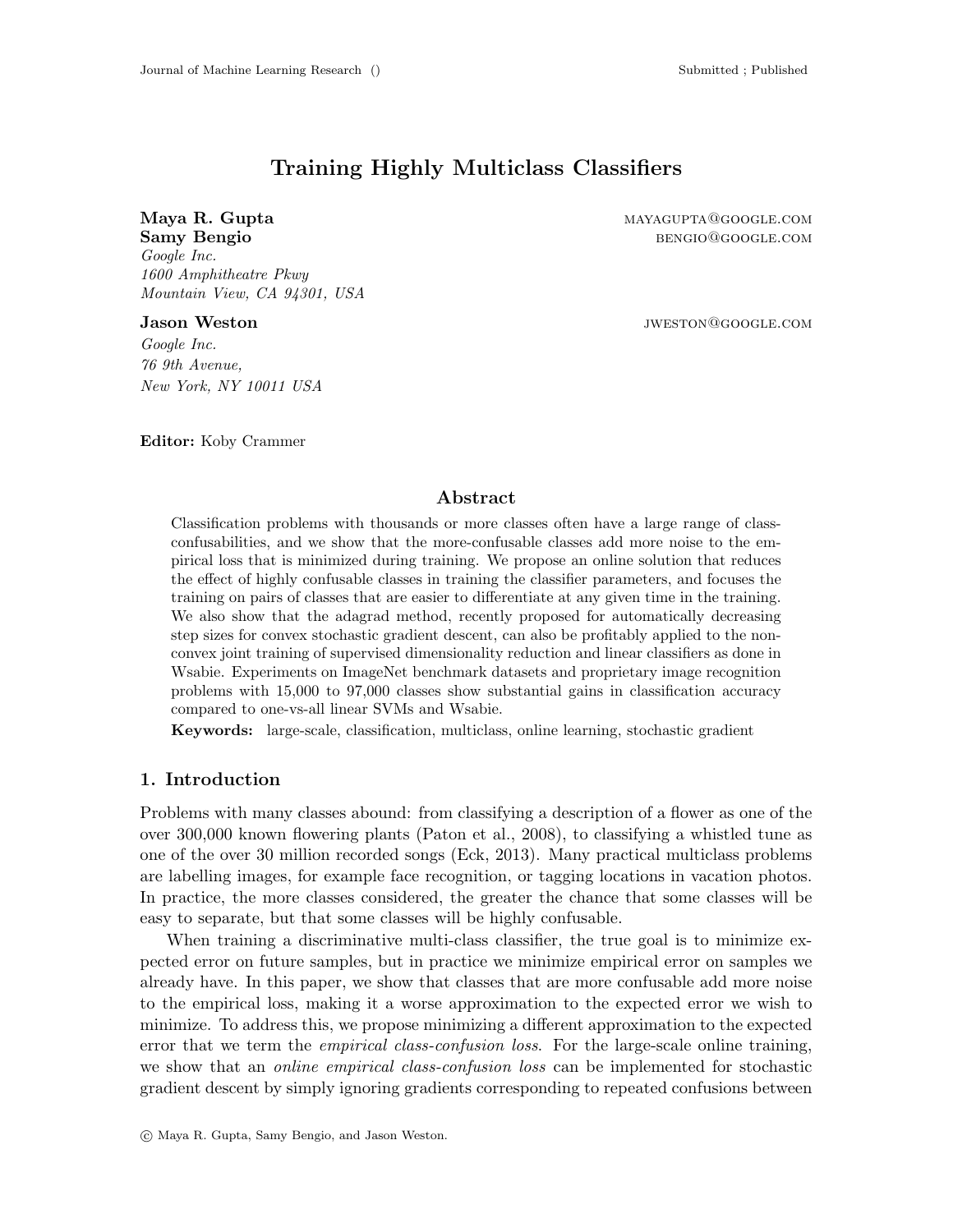classes. This proposed strategy also automatically implements a form of curriculum learning, that is, of learning to distinguish easy classes before focusing on learning to distinguish hard classes (Bengio et al., 2009).

In this paper, we focus on classifiers that uses linear discriminant or a single prototypical feature vector to represent each sample. Linear classifiers are a popular approach to highly multiclass problems because they are efficient in terms of memory and inference and can provide good performance (Perronnin et al., 2012; Lin et al., 2011; Sanchez and Perronnin, 2011). Prototypes offer similar efficiency advantages. The last layer of a deep belief network classifier is often linear or soft-max discriminant functions (Bengio, 2009), and the proposed ideas for adapting online loss functions should be applicable in that context as well.

We apply the proposed adaptation to the multiclass linear classifier called Wsabie (Weston et al., 2011). We also simplify Wsabie's weighting of stochastic gradients, and employ a recent advance in automatic step-size adaptation called adagrad (Duchi et al., 2011). The resulting proposed Wsabie<sup>++</sup> classifier almost doubles the classification accuracy on benchmark Imagenet datasets compared to Wsabie, and shows substantial gains over one-vs-all SVMs.

The rest of the article is as follows. After establishing notation in Section 2, we explain in Section 3 how different class confusabilities can distort the standard empirical loss. We then review loss functions for jointly training multiclass linear classifiers in Section 4, and stochastic gradient descent variants for large-scale learning in Section 5. In Section 6, we propose a practical online solution to adapt the empirical loss to account for the variance of class confusability. We describe our adagrad implementation in Section 7. Experiments are reported on benchmark and proprietary image classification datasets with 15,000-97,000 classes in Section 8 and 9. We conclude with some notes about the key issues and unresolved questions.

### 2. Notation And Assumptions

We take as given a set of training data  $\{(x_t, \mathcal{Y}_t)\}\$ for  $t = 1, \ldots, n$ , where  $x_t \in \mathbb{R}^d$  is a feature vector and  $\mathcal{Y}_t \subset \{1, 2, \ldots, G\}$  is the subset of the G class labels that are known to be correct labels for  $x_t$ . For example, an image might be represented by set of features  $x_t$  and have known labels  $\mathcal{Y}_t = \{\texttt{dolphin}, \texttt{ocean}, \texttt{Half Moon Bay}\}.$  We assume a discriminant function  $f(x; \beta_q)$  has been chosen with class-specific parameters  $\beta_q$  for each class with  $g = 1, \ldots, G$ . The class discriminant functions are used to classify a test sample  $x$  as the class label that solves

$$
\arg\max_{g} f(x; \beta_g). \tag{1}
$$

Most of this paper applies equally well to "learning to rank", in which case the output might be a top-ranked or ranked-and-thresholded list of classes for a test sample  $x$ . For simplicity, we restrict our discussion and metrics to the classification paradigm given by (1).

Many of the ideas in this paper can be applied to any choice of discriminant function  $f(x, \beta_q)$ , but in this paper we focus on efficiency in terms of test-time and memory, and so we focus on class discriminants that are parameterized by a d-dimensional vector per class. Two such functions are: the inner product  $f(x; \beta_g) = \beta_g^T x$ , and the squared  $\ell_2$ norm  $f(x; \beta_g) = -(\beta_g - x)^T(\beta_g - x)$ . We also refer to these as linear discriminants and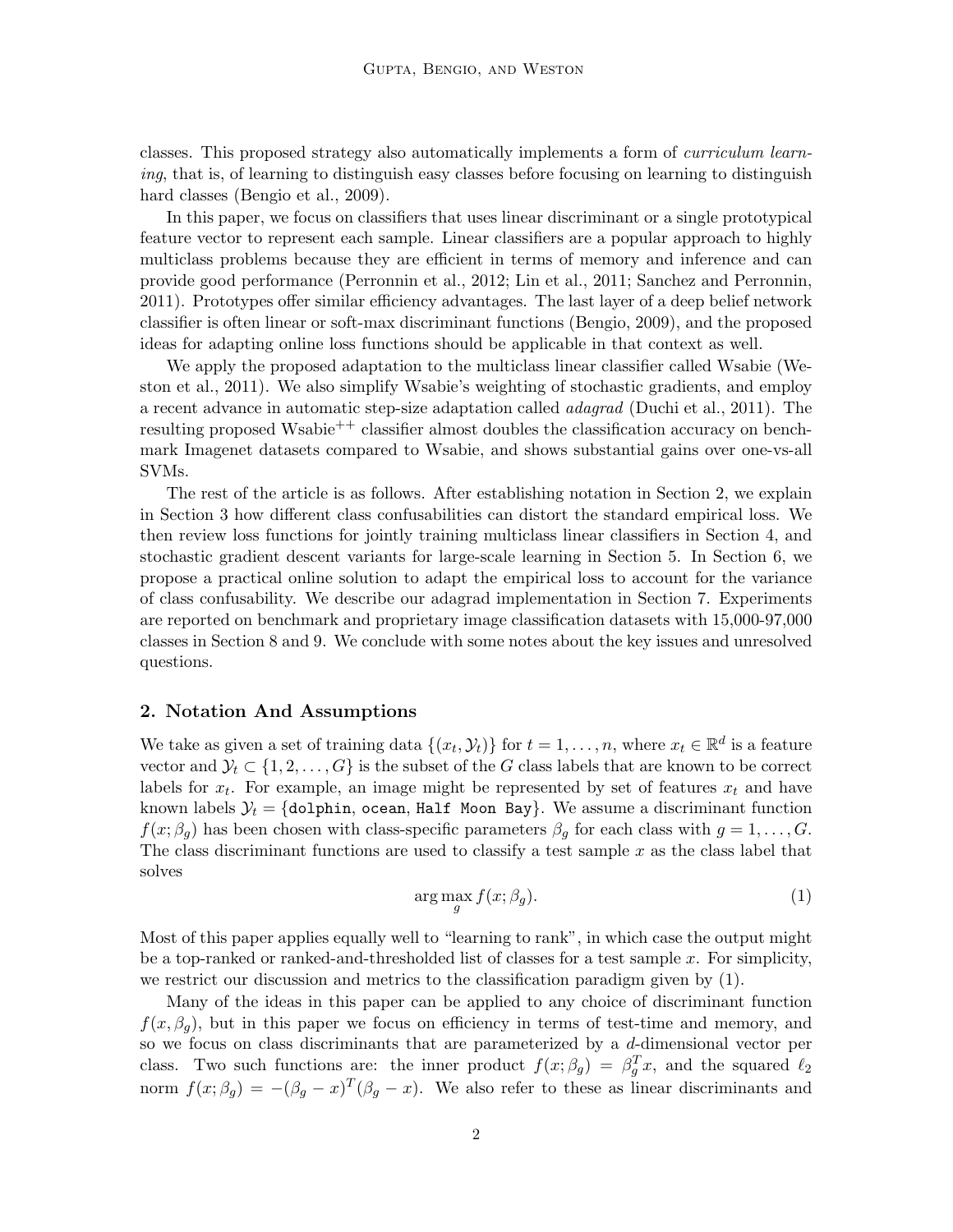Euclidean distance discriminants, respectively. For example, one-vs-all linear SVMs use a linear discriminant, where the  $\beta_q$  are each trained to maximize the margin between samples from the gth class and all samples from all other classes. The nearest means classifier (Hastie et al., 2001) uses an Euclidean distance discriminant where each class prototype  $\beta_a$ is set to be the mean of all the training samples labelled with class  $g$ . Both the linear and nearest-prototype functions produce linear decision boundaries between classes. And with either the linear or Euclidean discriminants, the classifier has a total of  $G \times d$  parameters, and testing as per (1) scales as  $O(Gd)$ .

To reduce memory and test time, and also as a regularizer, it may be useful for the classifier to include a dimensionality reduction matrix (sometimes called an embedding matrix)  $W \in \mathbb{R}^{m \times d}$ , and then use linear or Euclidean discriminants in the reduced dimensionality space, e.g.  $f(x;W,\beta_g) = \beta_g^T W x$  or  $f(x;W,\beta_g) = -(\beta_g - x)^T W (\beta_g - x)$ .

### 3. The Problem with a Large Variance in Class Confusability

The underlying goal when discriminatively training a classifier is to minimize expected classification error, but this goal is often approximated by the empirical classification errors on a given dataset. In this section, we show that the expected error does not count errors between confusable classes (like dolphin and porpoise) the same as errors between separable classes (like cat and dolphin), whereas the empirical error counts all errors equally. Consequently, more confusable classes add more noise to empirical error approximation of the expected error, and this confusable-class noise can adversely affect training.

Then in Section 6, we propose addressing this issue by changing the way we measure empirical loss to reduce the impact of errors between more-confusable classes.

# 3.1 Expected Classification Error Depends on Class Confusability

Define a classifier c as a map from an input feature vector x to a class such that  $c : \mathbb{R}^d \to$  $1, 2, \ldots, G$ . Let I be the indicator function, and assume there exists a joint probability distribution  $P_{X,Y}$  on the random feature vector  $X \in \mathbb{R}^d$  and class  $Y \in \{1, 2, ..., G\}$ . Then the expected classification error of classifier  $c$  is:

$$
E_{X,Y}[I_{Y \neq c(X)}] = E_X\left[E_{Y|X}[I_{Y \neq c(X)}]\right]
$$
\n<sup>(2)</sup>

 $= E_X \left[ P_{Y|X}(Y \neq c(X)) \right]$  because I is a Bernoulli random variable (3)

$$
\approx \frac{1}{n} \sum_{t=1}^{n} P_{Y|x_t}(Y \neq c(x_t)),
$$
 law of large numbers approximation (4)

$$
\approx \frac{1}{n} \sum_{t=1}^{n} I_{y_t \neq c(x_t)},\tag{5}
$$

where the approximation in (4) replaces the expectation with an average over n samples, an approximation that is asymptotically correct as  $n \to \infty$  by the law of large numbers (LLN). The final approximation given in (5) produces the standard empirical error.

Equations (3) and (4) show that the expected error depends on the probability that a given feature vector  $x_t$  has corresponding random class label  $Y_t$  equal to the classifier's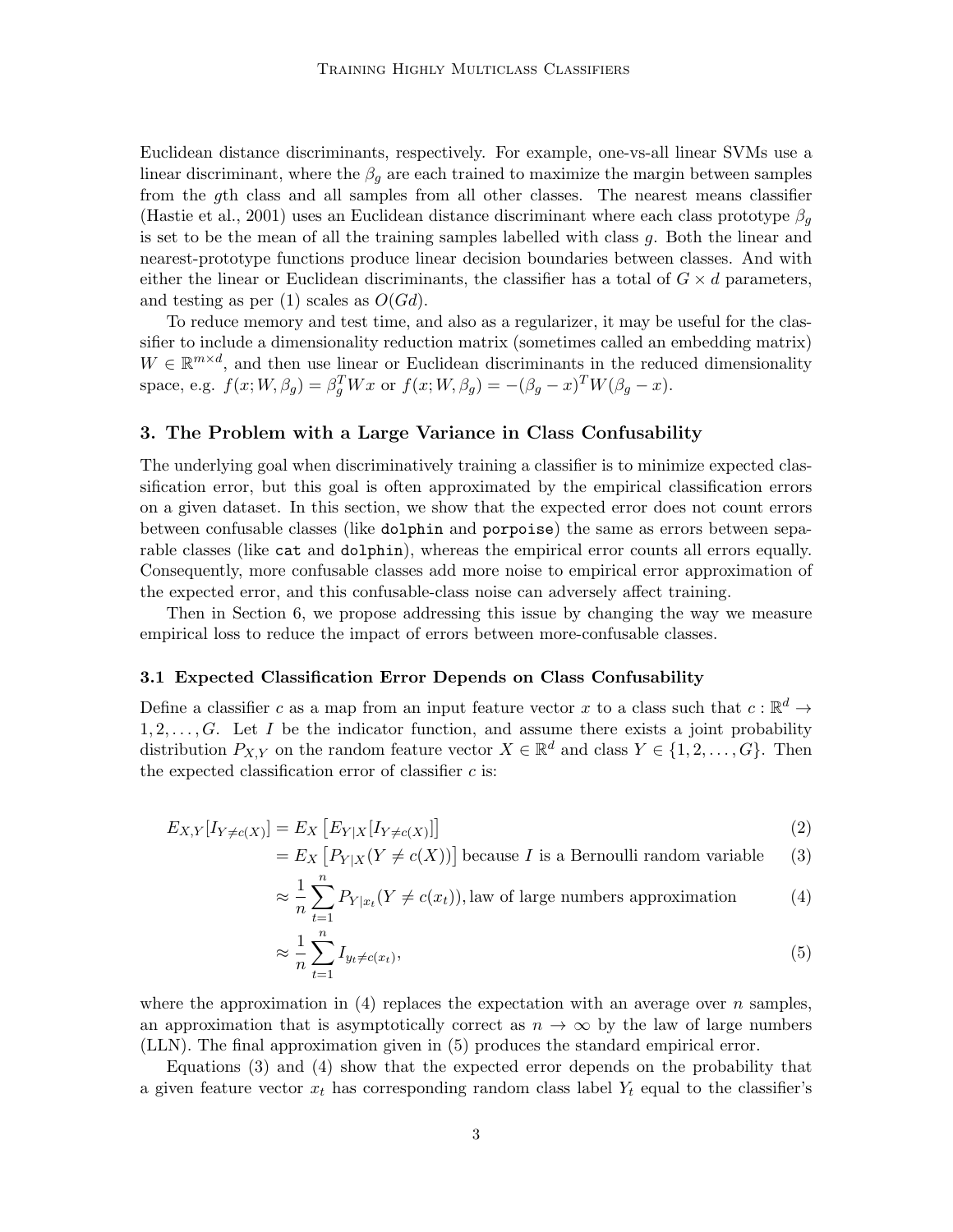decision  $c(x_t)$ . For example, suppose that sample  $x_t$  is equally likely to be class 1 or class 2, but no other class. If the classifier labels  $x_t$  as  $c(x_t) = 1$ , one should add  $P_{Y|x_t}(Y \neq 0)$  $(c(x_t) = 1)$  = 1/2 to the approximate error given by (4). On the other hand, suppose that for another sample  $x_i$ , the probability of class 1 is .99 and the probability of class 3 is .01. Then if the classifier calls  $c(x_j) = 1$  we should add  $P_{Y|x_t}(Y \neq (c(x_t) = 1)) = .01$  to the loss, whereas if the classifier calls  $c(x_j) = 3$  we should add  $P_{Y|x_t}(Y \neq (c(x_t) = 1)) = .99$ to the loss. This relative weighting based on class confusions is in contrast to the standard empirical loss given in (5) that simply counts all errors equally.

One can interpret the standard empirical loss given in (5) as maximum likelihood approximation to (2) that estimates  $P_{Y|x_t}$  given the training sample pair  $(x_t, y_t)$  as  $\hat{P}_{Y|x_t}(y_t) = 1$ and  $\hat{P}_{Y|x_t}(g) = 0$  for all other classes g. This maximum likelihood estimate converges asymptotically to (4), but for a finite number of training samples may produce a poor approximation. For binary classifiers, the approximation (5) may be quite good. We argue that (5) is generally a worse approximation as the number of classes increases. The key issue is that while the one-or-zero error approximation in (5) asymptotically converges to  $P_{Y|x_t}$ , it *converges more slowly* when classes are *more confusable*, and thus more-confusable classes add more "noise" to the approximation than less-confusable classes, biasing the empirical loss to overfit the noise of the more confusable class confusions.

Let us characterize this difference in noise. For any feature vector  $x$  and classifier  $c$  the true class label Y is a random variable, and thus the indicator  $I_{Y\neq c(x_t)}$  in (5) is a random indicator with a binomial distribution with parameter  $p = P_{Y|x_t}(Y \neq c(x_t))$ . The variance of the random indicator  $I_{Y\neq c(x_t)}$  is  $p(1-p)$ , and thus the more confusable the classes, the more variance there will be in the corresponding samples' contribution to the empirical loss.

Beyond noting the variance of the empirical errors is quadratic in  $p$ , it is not straightforward to formally characterize the distribution of the empirical loss for binomials with different  $p$  for finite  $n$  (see e.g. (Brown et al., 2001)). However we can emphasize this point with a histogram of simulated empirical errors in Fig. 1. The figure shows histograms of 1000 different simulations of the empirical error, calculated by averaging either 10 random samples (top) or 100 random samples (bottom) that either have  $p = P_{Y|x_t}(Y \neq c(x_t)) = 0.5$ (left) or  $p = P_{Y|x_t}(Y \neq c(x_t)) = 0.01$  (right).

The left-hand side of Fig. 1 corresponds to samples  $x$  that are equally likely to be one of two classes, and so even the Bayes classifier c∗ is wrong half the time, such that  $p = P_{Y|x_t}(Y \neq c(x_t)) = 0.5$ . The empirical error of such samples will eventually converge to the true error 0.5, but we see (top left) that the empirical error of ten such samples varies greatly! Even hundred such samples (bottom left) are often a full .1 away from their converged value. This is in contrast to the right-hand examples corresponding to samples  $x_t$  that are easily classified such that  $p = P_{Y|x_t}(Y \neq c(x_t)) = 0.01$ . Their empirical error is generally much closer to the correct .01. Thus the more-confusable classes add more noise to the standard empirical loss approximation (5).

The standard empirical loss approximation (5) is exact in the special case that the Bayes error is zero and the classifier  $c$  is the Bayes classifier: then all classes are separable, and the classifier c perfectly separates them. For practical classification problems with many classes, we argue that at least some classes will be very confusable, and thus the Bayes error will not be zero, and  $(5)$  can be a dangerous approximation.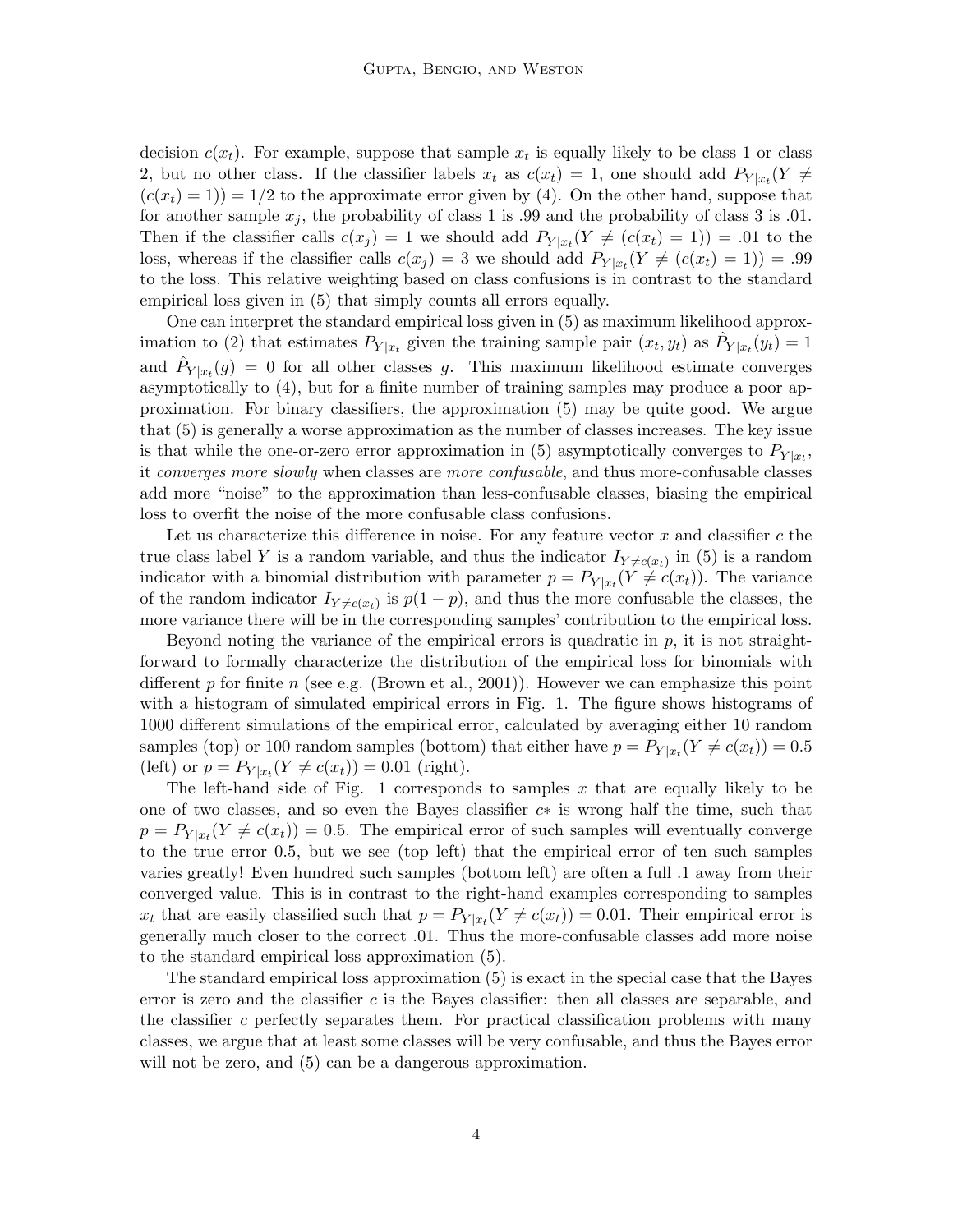

Figure 1: Histograms of the empirical error of 10 random samples (top) or 100 random samples (bottom). As the number of samples averaged grows, the empirical error will converge to the true probability of an error, either .5 (left) or .01 (right). But given a finite sample, the empirical error may be quite noisy, and when the true error is high (left) the empirical error can be much noisier than when the true error is low (right).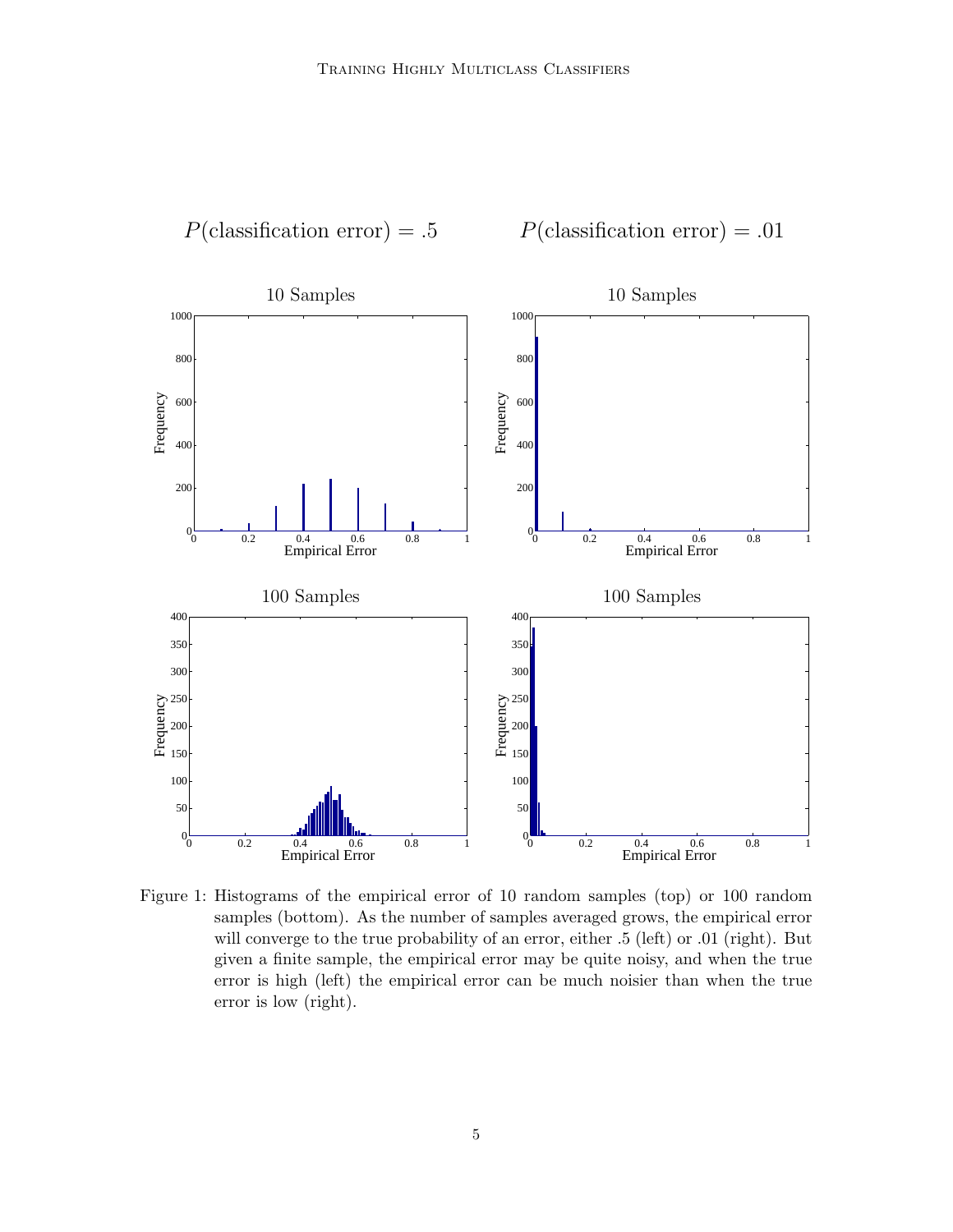

Figure 2: Two classifiers and the same draw of random training samples from four classes. Dotted lines correspond to the Bayes decision boundaries, and indicate that class 1 and class 2 are indistinguishable (same Bayes decision region). Solid lines correspond to the classifier decision boundaries, determined by which class prototype  $\beta_1, \beta_2, \beta_3$ , or  $\beta_4$  is closest. The two figures differ in the placement of  $\beta_1$ , which produces different classifier decision boundaries. In this case, because of the randomness of the given training samples, the empirical error is higher for the left classifier than the right classifier, but the left classifier is closer to the optimal Bayes classifier.

Fig. 2 shows an example of empirical error being overfit to noise between confusable classes. The figure compares two classifiers. Each classifier uses a Euclidean discriminant function, that is, the gth class is represented by a prototype vector  $\{\beta_g\}$ , and a feature vector is classified as the nearest prototype with respect to Euclidean distance. Thus the decision boundaries are formed by the Voronoi diagram denoted with the thick lines, and the decision boundary between any two classes is linear.

The two classifiers in Fig. 2 differ only in the placement of  $\beta_1$ . One sees that decision boundaries produced are not independent of each other: the right classifier has moved  $\beta_1$ up to reduce empirical errors between class 1 and class 2, but this also changes the decision boundary between classes 1 and 3, and incurs a new empirical error of a class 3 sample. The left classifier in Fig. 2 is actually closer to the Bayes decision boundaries (shown by the dotted lines), and would have lower error on a test set (on average).

If the feature dimension is high enough, then as the number of classes  $G$  grows, the number of decision boundaries between classes can grow at a worst-case rate of  $G^2$ , and yet the ability of these efficient classifiers to describe decision boundaries is fixed at Gd degrees of freedom. And with high-dimensional feature spaces, many classes are next to each other. This interdependence of the pairwise class decision boundaries is why simply minimizing the total empirical error is a bad strategy: it is too sensitive to the empirical error noise of the more-confusable classes.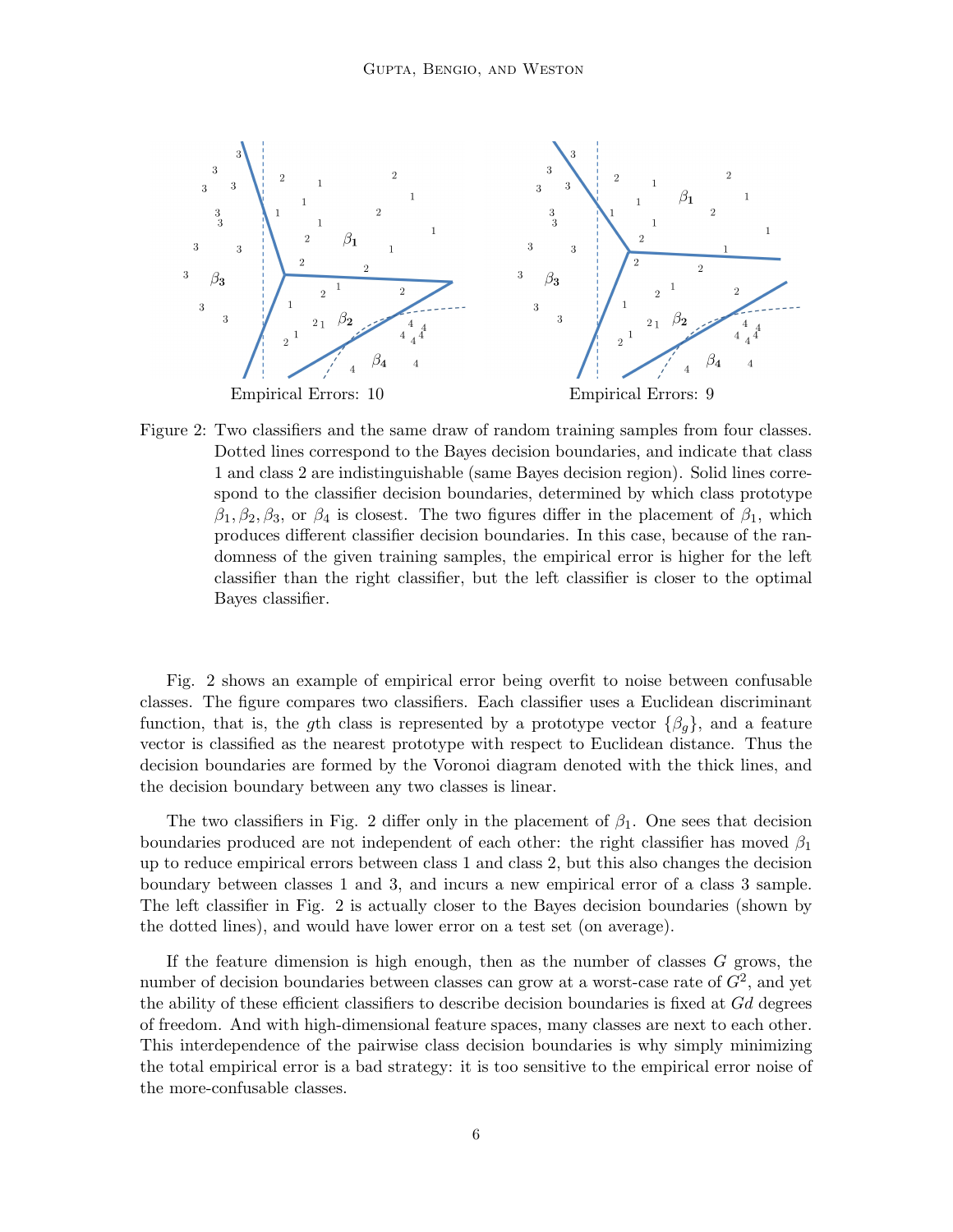#### 3.2 Two Factors We Mostly Ignore In This Discussion

Throughout this paper we ignore the dependence of  $P_{Y|x}(Y \neq c(x))$  on the particular feature vector x, and focus instead on how confusable a particular class  $y = c(X)$  is averaged over X. For example, pictures of porpoises may on average be confused with pictures of dolphins, even though a particular image of a porpoise may be more or less confusable.

Also, we have thus far ignored the fact that discriminative training usually makes a further approximation of (5) by replacing the indicator by a convex approximation like the hinge loss. Such convex relaxations do not avoid the issues described in the previous section, though they may help. For example, the hinge loss increases the weight of an error that is made farther from the decision boundary. To the extent that classes are less confusable farther away from the decision boundary, the hinge loss may be a better approximation than the indicator to the probabilistic weighting of (4). However, if the features are highdimensional, the distribution of distances from the decision boundary may be less variable than one would expect from two-dimensional intuition (see, e.g. (Hall and Marron, 2005)).

#### 3.3 A Different Approximation for the Empirical Loss

We argued above that when computing the empirical test error, approximating  $P_{Y|x_t}(Y \neq 0)$  $c(x_t)$ ) by 1 if  $y_t = c(x_t)$  and by 0 otherwise adds preferentially more label noise from more confusable classes.

Here we propose a different approximation for  $P_{Y|x_t}(Y \neq c(x_t))$ . As usual, if  $c(x_t) = y_t$ , we approximate  $P_{Y|x_t}(Y \neq c(x_t))$  by 0. But if  $c(x_t) \neq y_t$ , then we use the empirical probability that a training sample that has label  $y_t$  is not classified as  $c(x_t)$ :

$$
P_{Y|x_t}(Y \neq c(x_t)) \approx E_{X|Y=y_t} \left[ P(c(X) \neq c(x_t)) \right]
$$
\n
$$
(6)
$$

$$
\approx \left(\frac{\sum_{\tau=1}^{n} I_{y_{\tau}=y_{t}} I_{c(x_{\tau})\neq c(x_{t})}}{\sum_{\tau=1}^{n} I_{y_{\tau}=y_{t}}}\right) I_{y_{t}\neq c(x_{t})}.
$$
\n(7)

This approximation depends on how consistently feature vectors with training label  $y_t$ are classified as class  $c(x_t)$ , and counts common class-confusions less. For example, consider the right-hand classifier  $c(x)$  in Fig. 2. There is just one training sample labeled 3 that is incorrectly classified as class 1. The cost of that error according to  $(7)$  is  $10/11$ , because there are eleven class 3 examples, and ten of those are classified as class 3. On the other hand, the cost of incorrectly labeling a sample of class 1 as a sample of class 2 would be only 7/11, because seven of the eleven class 1 samples are not labeled as class 2.

Thus this approximation generally has the desired effect of counting confusions between confusable classes relatively less than confusions between easy-to-separate classes. This approximation is more exact for "good" classifiers  $c(x)$  that are more similar to the Bayes classifier, and more exact if the feature vectors  $X$  are equally predictive for each class label so that averaging over X in (6) is a good approximation for most realizations  $x_t$ .

One could implement this approximation in a sequential process: first train a classifier, then compute the empirical class-confusion probability matrix, and then re-train a classifier using the approximation (7) for the empirical loss. Shamir and Dekel (2010) proposed a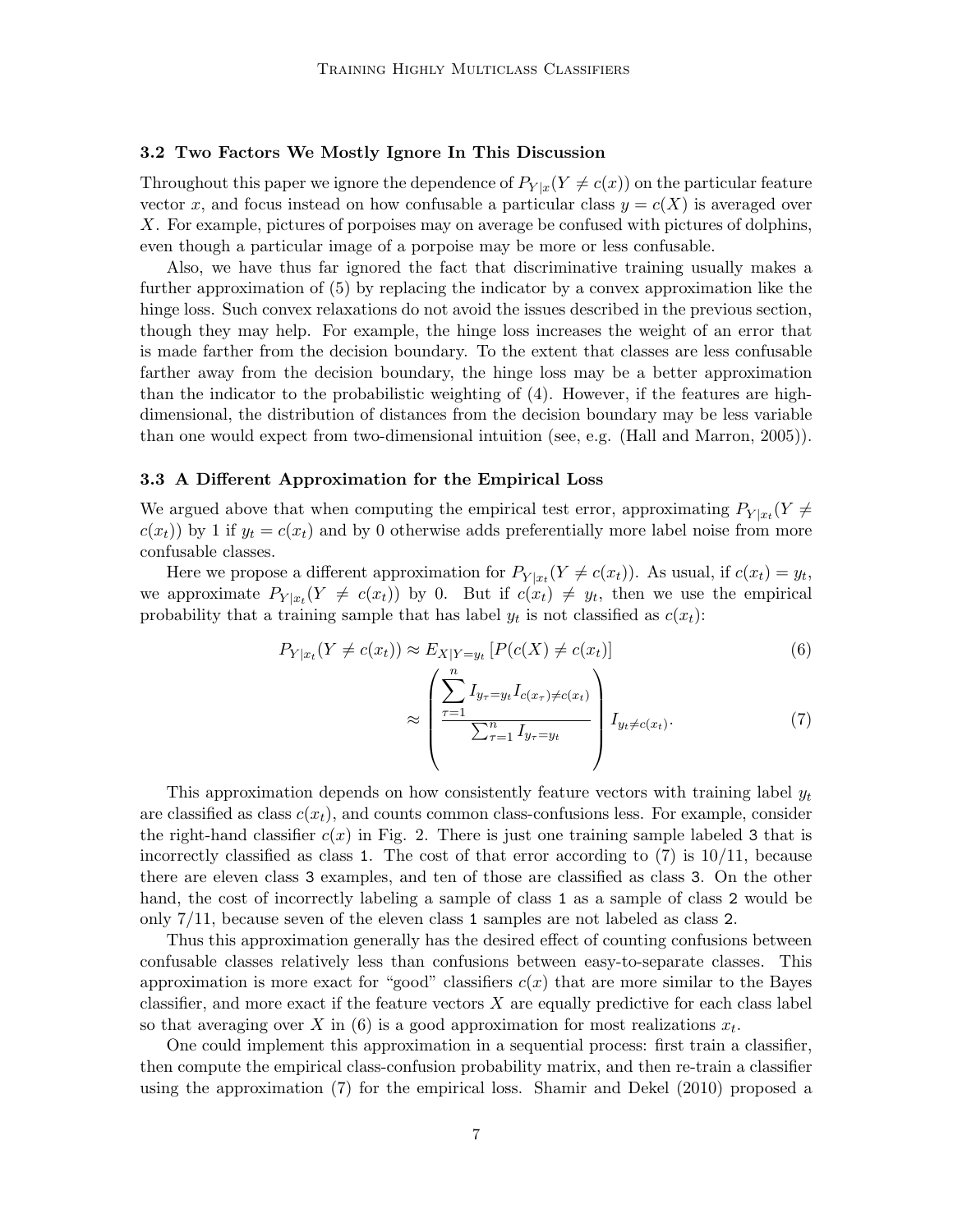related but more extreme two-step approach for highly multi-class problems: first train a classifier on all classes, and then delete classes that are poorly estimated by the classifier.

In this paper we go to the other extreme, we next propose continuously evolving the classifier to ignore the currently highly-confusable classes by implementing (6) in an online fashion with SGD. This simple variant can be interpreted as implementing curriculum learning (Bengio et al., 2009), a topic we discuss further in Section 6.2.1. But before detailing the proposed online strategy in Section 6, we need to review related work in loss functions for multi-class classifiers.

# 4. Related Work in Loss Functions for Multiclass Classifiers

In this section, we review loss functions for multiclass classifiers, and discuss recent work adapting such loss functions to the online setting for large-scale learning.

One of the most popular classifiers for highly multiclass learning is one-vs-all linear SVMs, which have only  $O(Gd)$  parameters to learn and store, and  $O(Gd)$  time needed for testing. A clear advantage of one-vs-all is that the  $G$  class discriminant functions  ${f<sub>g</sub>(x)}$  can be trained independently. An alternate parallelizable approach is to train all  $G<sup>2</sup>$  one-vs-one SVMs, and let them vote for the best class (also known as round-robin and all-vs-all). Binary classifiers can also be combined using error-correcting code approaches (Dietterich and Bakiri, 1995; Allwein et al., 2000; Crammer and Singer, 2002). A wellregarded experimental study of multiclass classification approaches by Rifkin and Klatau (2004) showed that one-vs-all SVMs performed "just as well" on a set of ten benchmark datasets with 4-49 classes as one-vs-one or error-correcting code approaches.

A number of researchers have independently extended the two-class SVM optimization problem to a joint multiclass optimization problem that maximizes pairwise margins subject to the training samples being correctly classified, with respect to pairwise slack variables (Vapnik, 1998; Weston and Watkins, 1998, 1999; Bredensteiner and Bennet,  $1999$ )<sup>1</sup>. These extensions have been shown to be essentially equivalent quadratic programming problems (Guermeur, 2002). The minimized empirical loss can be stated as the sum of the pairwise errors:

$$
L_{\text{pairwise}}(\{\beta_g\}) = \sum_{t=1}^n \frac{1}{|\mathcal{Y}_t|} \sum_{y^+ \in \mathcal{Y}_t} \frac{1}{|\mathcal{Y}_t^C|} \sum_{y^- \in \mathcal{Y}_t^C} |b - f(x_t; \beta_{y^+}) + f(x_t; \beta_{y^-})|_+, \quad (8)
$$

where  $|\cdot|_+$  is short-hand for  $\max(0, \cdot)$ , b is a margin parameter,  $\mathcal{Y}_t^C$  is the complement set of  $\mathcal{Y}_t$ , and we added normalizers to account for the case that a given  $x_t$  may have more than one positive label such that  $|\mathcal{Y}_t| > 1$ .

Crammer and Singer (2001) instead suggested taking the maximum hinge loss over all the negative classes:

$$
L_{\max} \log(\{\beta_g\}) = \sum_{t=1}^n \frac{1}{|\mathcal{Y}_t|} \sum_{y^+ \in \mathcal{Y}_t} \max_{y^- \in \mathcal{Y}_t^C} |b - f(x_t; \beta_{y^+}) + f(x_t; \beta_{y^-})|_+. \tag{9}
$$

<sup>1.</sup> See also the work of Herbrich et al. (2000) for a related pairwise loss function for ranking rather than classification.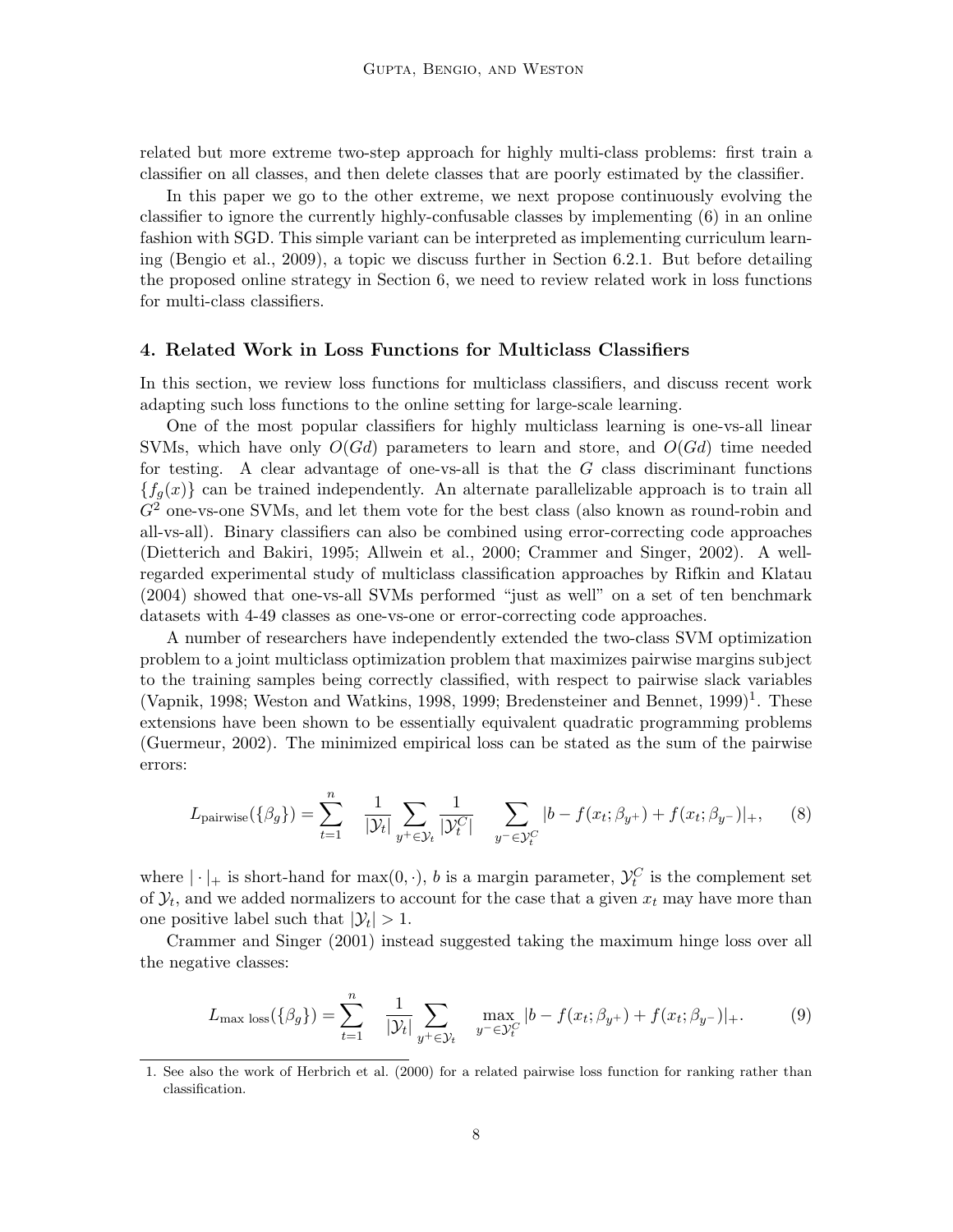This maximum hinge-loss is sometimes called *multiclass SVM*, and can be derived from a margin-bound (Mohri et al., 2012). Daniely et al. (2012) theoretically compared multiclass SVM with one-vs-all, one-vs-one, tree-based linear classifiers and error-correcting output code linear classifiers. They showed that the hypothesis class of multiclass SVM contains that of one-vs-all and tree-classifiers, which strictly contain the hypothesis class of one-vsone classifiers. Thus the potential performance with multiclass SVM is larger. However they also showed that the approximation error of one-vs-one is smallest, with multiclass SVM next smallest.

Statnikov et al. (2005) compared eight multiclass classifiers including that of Weston and Watkins (1999) and Crammer and Singer (2001) on nine cancer classification problems with 3 to 26 classes and less than 400 samples per problem. On these small-scale datasets, they found the Crammer and Singer (2001) classifier was best (or tied) on 2/3 of the datasets, and the pairwise loss given in (8) performed almost as well.

Lee et al. (2004) prove in their Lemma 2 that previous approaches to multiclass SVMs are not guaranteed to be asymptotically consistent. (For more on consistency of multiclass classification loss functions, see Rifkin and Klatau (2004), Tewari and Bartlett (2007), Zhang (2004), and Mroueh et al. (2012)). Lee et al. (2004) proposed a multiclass loss function that is consistent. They force the class discriminants to sum to zero such that  $\sum_{g} f(x; \beta_g) = 0$ for all  $x$ , and define the loss:

$$
L_{\text{total loss}}(\{\beta_g\}) = \sum_{t=1}^{n} \sum_{y^- \in \mathcal{Y}_t^C} |f(x_t; \beta_{y^-}) - \frac{1}{G-1}|_+.
$$
 (10)

This loss function jointly trains the class discriminants so that the total sum of wrong class discriminants for each training sample is small. Minimizing this loss can be expressed as a constrained quadratic program. The experiments of Lee et al. (2004) on a few small datasets did not show much difference between the performance of (10) and (8).

#### 5. Online Loss Functions for Training Large-scale Multiclass Classifiers

If there are a large number of training samples  $n$ , then computing the loss for each candidate set of classifier parameters becomes computationally prohibitive. The usual solution is to minimize the loss in an online fashion with stochastic gradient descent, but exactly how to sample the stochastic gradients becomes a key issue. Next, we review two stohastic gradient approaches that correspond to different loss functions: AUC sampling (Grangier and Bengio, 2008) and WARP sampling (used in the Wsabie classifier) (Weston et al., 2011).

## 5.1 AUC Sampling

For a large number of training samples n, Grangier and Bengio  $(2008)$  proposed optimizing (8) by sequentially uniformly sampling from each of the three sums in (8):

- 1. draw one training sample  $x_t$ ,
- 2. draw one correct class  $y^+$  from  $\mathcal{Y}_t$ , and
- 3. draw one incorrect class  $y^-$  from  $\mathcal{Y}_t^C$ ,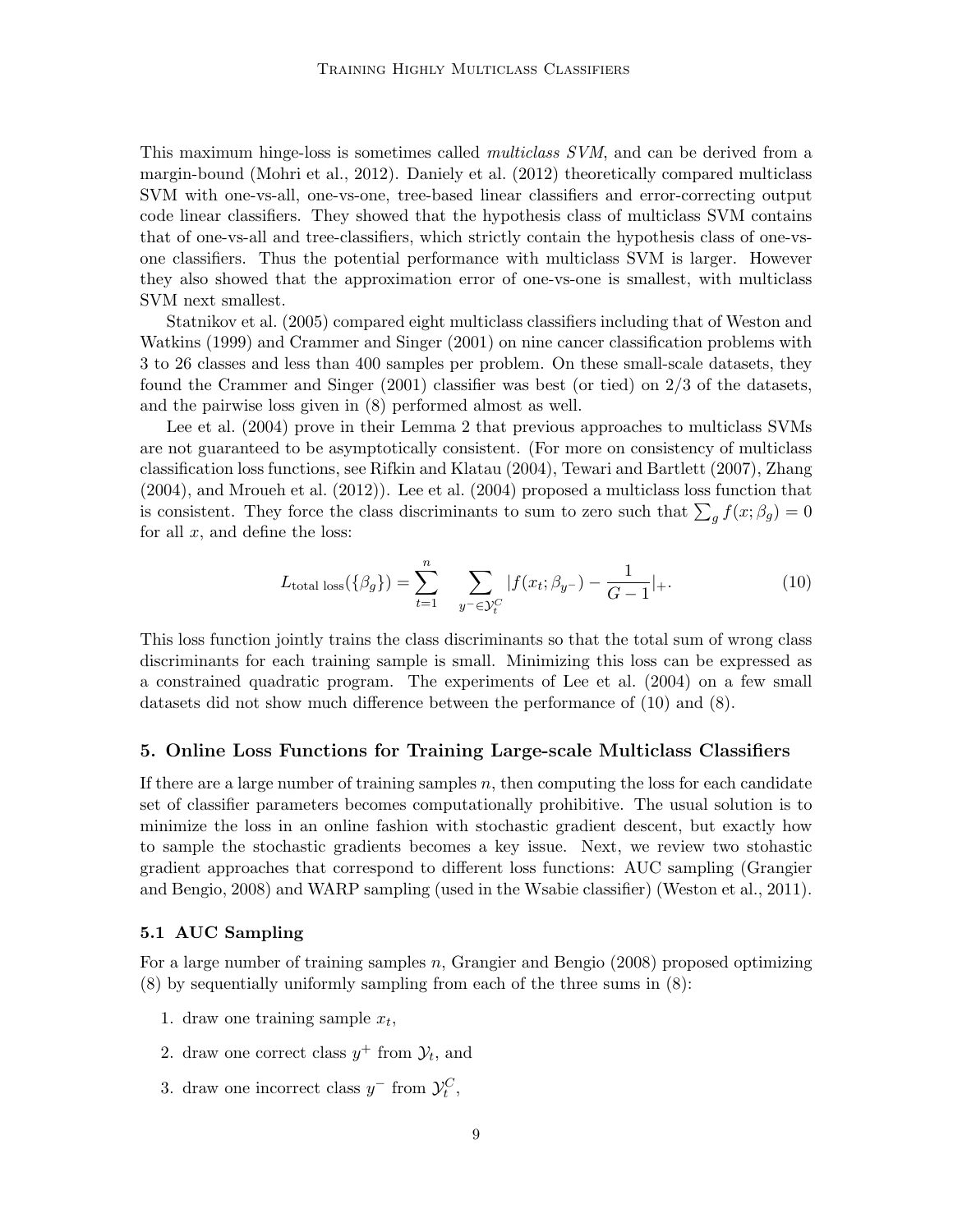- 4. compute the corresponding stochastic gradient of the loss in (8),
- 5. update the classifier parameters.

This sampling strategy, referred to as area under the curve (AUC) sampling, is inefficient because most randomly drawn incorrect class samples will have zero hinge loss and thus not produce an update to the classifier.

#### 5.2 WARP Sampling

The weighted approximately ranked pairwise (WARP) sampling was introduced by Weston et al. (2011) to make the stochastic gradient sampling more efficient than AUC sampling, and was evolved from the weighted pairwise classification loss of Usunier et al. (2009). Unlike AUC sampling, WARP sampling focuses on sampling from negative classes that produce non-zero stochastic gradients for a given training example.

To explain WARP sampling, we first define the WARP loss:

$$
L_{\text{WARP}}(\{\beta_g\}) = \sum_{t=1}^n \frac{1}{|\mathcal{Y}_t|} \sum_{y^+ \in \mathcal{Y}_t} \frac{1}{|\mathcal{V}_{t,y^+}|} \sum_{y^v \in \mathcal{V}_{t,y^+}} w(y^+) \quad |b - f(x_t; \beta_{y^+}) + f(x_t; \beta_{y^v})|_+ \tag{11}
$$

where  $w(y^+)$  is a weight on the correct label, and  $\mathcal{V}_{t,y^+}$  is the set of *violating classes* defined:

$$
\mathcal{V}_{t,y^{+}} = \{y^{v} \text{ s.t. } |b - f(x_t; \beta_{y^{+}}) + f(x_t; \beta_{y^{v}})|_{+} > 0\}.
$$
\n(12)

As in Usunier et al. (2009), Weston et al. (2011) suggest using a weight function  $w(y^+)$ that is an increasing function of the number of violating classes. Because the number of violating classes defines the rank of the correct class  $y^+$ , they denote the number of violating classes for a training sample with training class  $y^+$  as  $r(y^+)$ . They suggest using the truncated harmonic series for the weight function,

$$
w(y^{+}) = \sum_{j=1}^{r(y^{+})} \frac{1}{j}.
$$
\n(13)

Weston et al. (2011) propose *WARP sampling* which sequentially uniformly samples from each of the three sums in (11):

- 1. draw one training sample  $x_t$ ,
- 2. draw one correct class  $y^+$  from  $\mathcal{Y}_t$ , and
- 3. draw one violating class  $y^v$  from  $\mathcal{V}_{t,y^+}$  if one exists,
- 4. compute the corresponding stochastic gradient of the loss in (8)
- 5. update the classifier parameters.

To sample a violating class from  $\mathcal{V}_{t,y^+},$  the negative classes in  $\mathcal{Y}^C_t$  are uniformly randomly sampled until a class that satisfies the violation constraint (12) is found, or the number of allowed such trials (generally set to be G) is exhausted. The rank  $r(y^+)$  needed to calculate the weight in (13) is estimated to be  $(G - 1)$  divided by the number of negative classes  $y^{-} \in \mathcal{Y}_{t}$  that had to be tried before finding a violating class  $y^{v}$  from  $\mathcal{V}_{t,y^{+}}$ .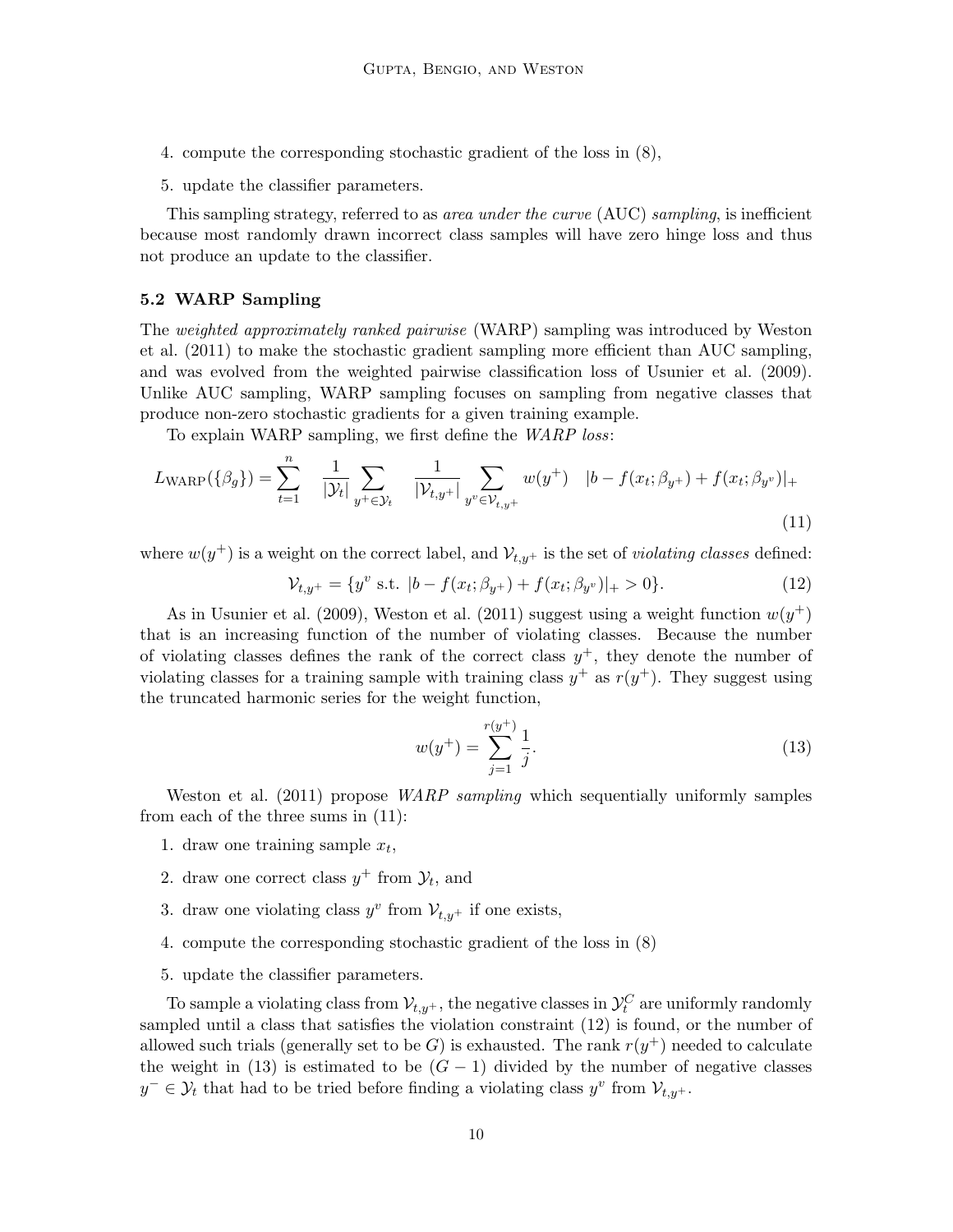### 5.3 Some Notes Comparing AUC and WARP Loss

We note that WARP sampling is more likely than AUC sampling to update the parameters of a training sample's positive class  $y^+$  if  $y^+$  has few violating classes, that is if  $(x_t, y_t)$ is already highly-ranked by (1). Specifically, suppose a training pair  $(x_t, y_t)$  is randomly sampled, and suppose  $H > 0$  of the G classes are violators such that their hinge-loss is non-zero with respect to  $(x, y<sup>+</sup>)$ . WARP sampling will draw random classes until it finds a violator and makes an update, but AUC will only make an update if the one random class it draws happens to be a violator, so only  $H/(G-1)$  of the time. By definition, the higher-ranked the correct class  $y_t$  is for  $x_t$ , the smaller the number of violating classes  $H$ , and the less likely AUC sampling will update the classifier to learn from  $(x_t, y_t)$ .

In this sense, WARP sampling is more focused on fixing class parameters that are almost right already, whereas AUC sampling is more focused on improving class parameters that are very wrong. At test time, classifiers choose only the highest-ranked class discriminant as a class label, and thus the fact that AUC sampling updates more often on lower-ranked classes is likely the key reason that WARP sampling performs so much better in practice (see the experiments of (Weston et al., 2011) and the experiments in this paper). Even in ranking, it is usually only the top ranked classes that are of interest. However, the WARP weight  $w(y^+)$  given in (13) partly counteracts this difference by assigning greater weights (equivalently a larger step-size to the stochastic gradient) if the correct class has many violators, as then its rank is lower. In this paper, one of the proposals we make is to use constant weights  $w(y^+) = 1$ , so the sampling is more focused on improving classes that are already highly-ranked.

AUC sampling is also inefficient because so many of the random samples result in a zero gradient. In fact, we note that the probability that AUC sampling will update the classifier decreases if there are more classes. Specifically, suppose for a given training sample pair  $(x_t, y_t)$  there are H classes that violate it, and that there are G classes in total. Then the probability that AUC sampling updates the classifier for  $(x_t, y_t)$  is  $H/(G-1)$ , which linearly decreases as the number of classes G is increased.

#### 5.4 Online Versions of Other Multiclass Losses

WARP sampling implements an online version of the pairwise loss given in (8) (Weston et al., 2011). One can also interpret the WARP loss sampling as an online approximation of the maximum hinge loss given in (9), where the maximum violating class is approximated by the sampled violating class. This interpretation does not call for a rank-based weighting  $w(y^+)$ , and in fact we found that setting  $w(y^+) = 1$  improved accuracy by roughly 20% on a large-scale image annotation task (see Table 6). A better approximation of (9) would require sampling multiple violating classes and then taking the class with the worst discriminant, we did not try this due to the expected time needed to find multiple violating classes. Further, we hypothesize that choosing the class with the largest violation as the violating class could actually perform poorly for practical highly multiclass problems like Imagenet because the worst discriminant may belong to a class that is a missing correct label, rather than an incorrect label.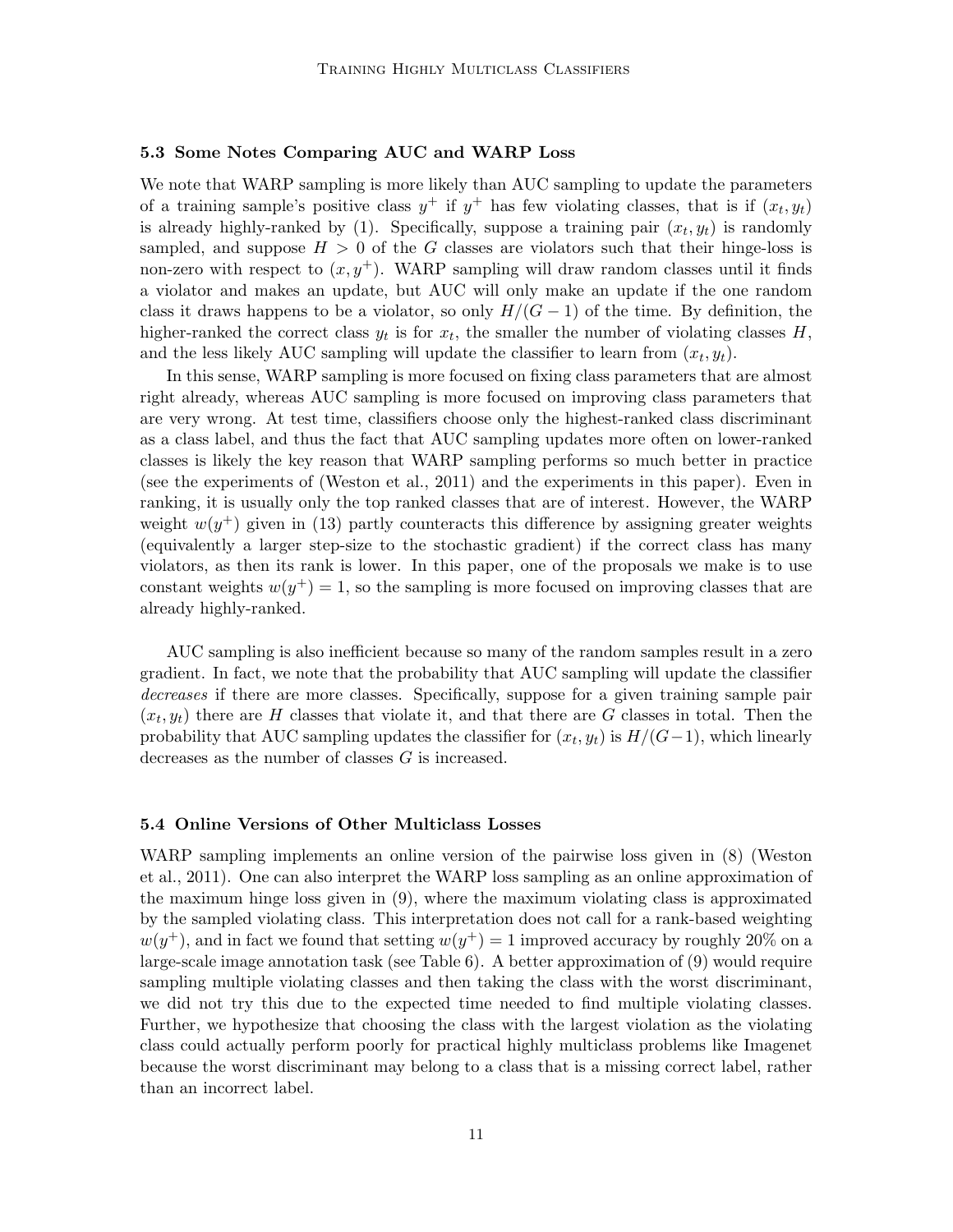An online version of the loss proposed by Lee et al. (2004) and given in (10) would be more challenging to implement because the G class discriminants are required to be normalized; we do not know of any such experiments.

#### 5.5 The Wsabie Classifier

Weston et al. (2011) combined the WARP sampling with online learning of a supervised linear dimensionality reduction. They learn an embedding matrix  $W \in \mathbb{R}^{m \times d}$  that maps a given d-dimensional feature vector x to an m-dimensional "embedded" vector  $Wx \in \mathbb{R}^m$ , where  $m \leq d$ , and then the G class-specific discriminants of dimension m are trained to separate classes in the embedding space. Weston et al. (2011) referred to this combination as the Wsabie classifier. This changes the WARP loss given in (11) to the non-convex Wsabie loss, defined:

$$
L_{\text{Wsable}}(W, \{\beta_g\}) = \sum_{t=1}^n \sum_{y^+ \in \mathcal{Y}_t} \sum_{y^v \in \mathcal{V}_{t,y^+}} w(y^+) \quad |b - f(Wx_t; \beta_{y^+}) + f(Wx_t; \beta_{y^v})|_+.
$$

Adding the embedding matrix W changes the number of parameters from  $Gd$  to  $Gm +$ md. For a large number of classes  $G$  and a small embedding dimension  $m$  (the case of interest here) this reduces the overall parameters, and so the addition of the embedding matrix  $W$  acts as a regularizer, reduces memory, and reduces testing time.

# 6. Online Adaptation of the Empirical Loss to Reduce Impact of Highly Confusable Classes

In this section, we present a simple and memory-efficient online implementation of the empirical class-confusion loss we proposed in Section 3.3 that reduces the impact of highly confusable classes on the standard empirical loss. First, we describe the batch variant of this proposal and quantify its effect. Then in Section 6.2 we describe a sampling version. In Section 6.3, we propose a simple extension that experimentally increases the accuracy of the resulting classifier, without using additional memory. We show the proposed online strategy works well in practice in Section 9.

# 6.1 Reducing the Effect of Highly Confusable Classes By Ignoring Last Violators

We introduce the key idea of a *last violator* class with a simple example before a formal definition. Suppose during online training the hundreth training sample  $x_{100}$  has label  $y_{100}$  = tiger, and that the last training sample we saw labelled tiger was  $x_5$ . And suppose lion was a violating class for that training sample pair  $(x_5, \text{tiger})$ , that is  $|1$  $f(x_5; \theta_{\text{tiger}}) + f(x_5; \theta_{\text{tion}})|_+ > 0$ . Then for sample  $(x_{100}, \text{tiger})$  we call the class lion the last violator class.

Formally, we call class  $v_{t,y+}$  a *last violator* for the training sample pair  $(x_t, y^+)$  if  $x_\tau$ was the last training sample for which  $y^+$  was the sampled positive class and  $v_{t,y^+}$  was a violator for  $(x_\tau, y^+)$ , that is,  $v_{t,y^+} \in \mathcal{V}_{\tau,y^+}$ . The set of violators  $\mathcal{V}_{\tau,y^+}$  becomes the set of last violators of  $(x_t, y^+)$ , which we denote  $\tilde{\mathcal{V}}_{t,y^+}$ .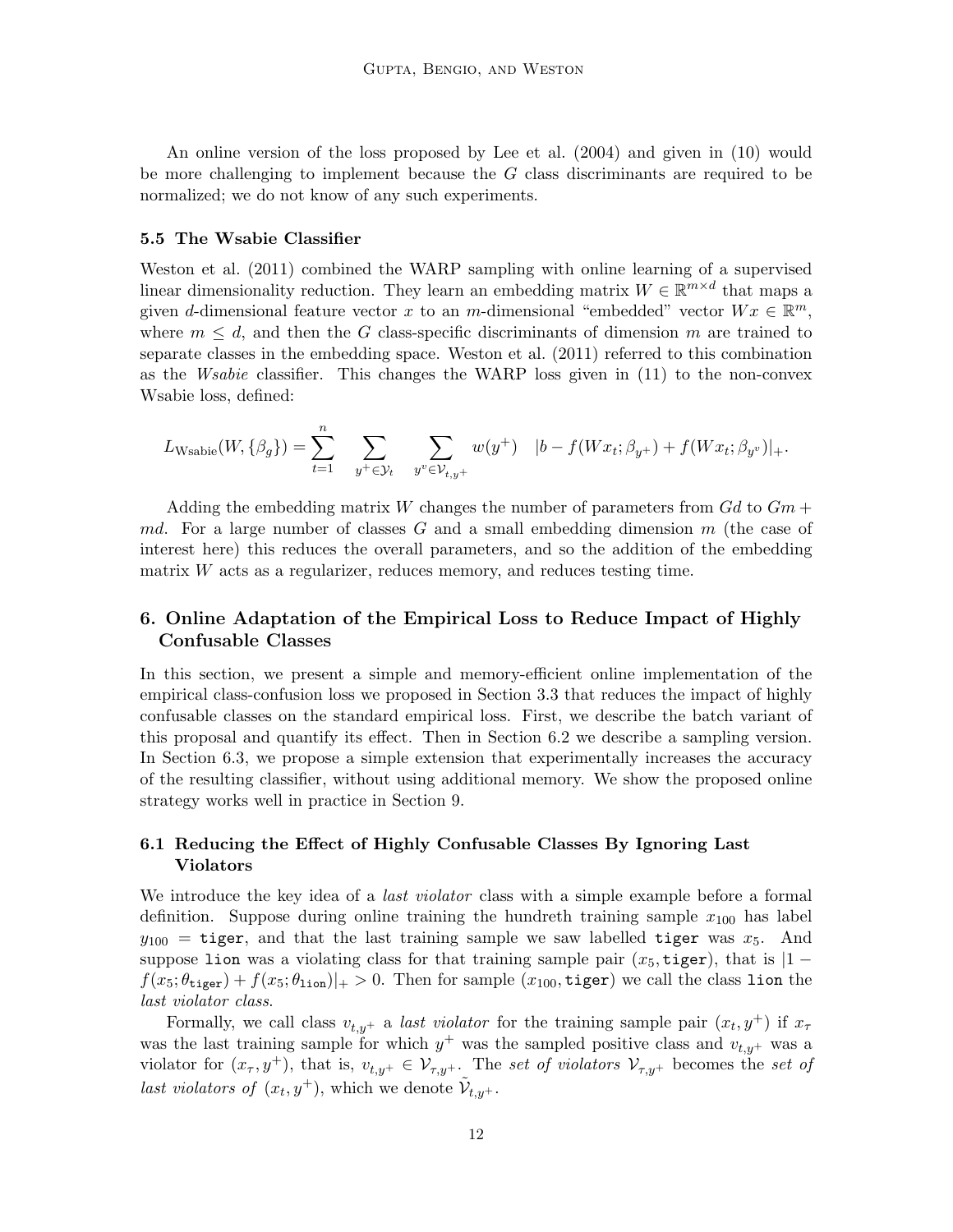In order to decrease the effect of highly confusable classes on training the classifier, we propose to ignore losses for any violator class that was also a last violator class. The reasoning is that if the last violator class and a current violator class are the same, it indicates that the class  $y_t$  and that violator class are consistently confused (e.g. tiger and lion). And if two classes are consistently confused, we would like to reduce their impact on the empirical loss, as discussed in Section 3.

For example, say sequential training samples that were labelled cat had the following violating classes:

dog and pig, dog and pig, none, dog, dog, none, dog, pig.

The proposed approach ignores any violator was also a last violator:

dog and pig, dog and pig, none, dog, dog, none, dog, pig.

Mathematically, to ignore last violators we simply add an indicator function  $\mathbb I$  to the loss function. For example, ignoring last violators with the WARP loss from (11) can be written:

$$
L_{\text{proposed}}(\{\theta_g\}) = \sum_{t=1}^{n} \sum_{y^+ \in \mathcal{Y}_t} \sum_{y^v \in \mathcal{V}_{t,y^+}} w(y^+) \quad |b - f(x_t; \theta_{y^+}) + f(x_t; \theta_{y^v})|_+ \quad \mathbb{I}_{y^v \notin \mathcal{V}_{t,y^+}}.
$$
\n(14)

That is, instead of forming one estimate of the correct empirical loss as we proposed in Section 3.3, here we approximate the correct empirical loss as the average of the series of Bernoulli random variables represented by the extra indicator in (14). In fact, the proposal to ignore last violators implements the proposed approximation (7): the probability that an error is not-counted is the probability that the violating class is confused with the training class:

**Proposition 1:** Suppose there are n samples labelled class  $q$ , and each such sample has probability p of being classified as class h. Then the expected number of losses summed in (11) is np, but the expected number of losses summed in (14) is  $(n-1)p(1-p) + p$ .

This reduction of the empirical error from  $np$  to  $np(1-p)$  is the same as in the earlier proposal (6), where in Proposition 1 the probability  $1 - p$  is the same as the expectation in (6).

#### 6.2 Ignoring Sampled Last Violators for Online Learning

Building on the WARP sampling proposed by Weston et al. (2011) and reviewed in Section 5.2, we propose an online sampling implementation of (14), where for each class  $y^+$  we store one sampled last violator and only update the classifier if the current violator is not the same as the last violator. Specifically,

- 1. draw one training sample  $x_t$ ,
- 2. draw one correct class  $y^+$  from  $\mathcal{Y}_t$ ,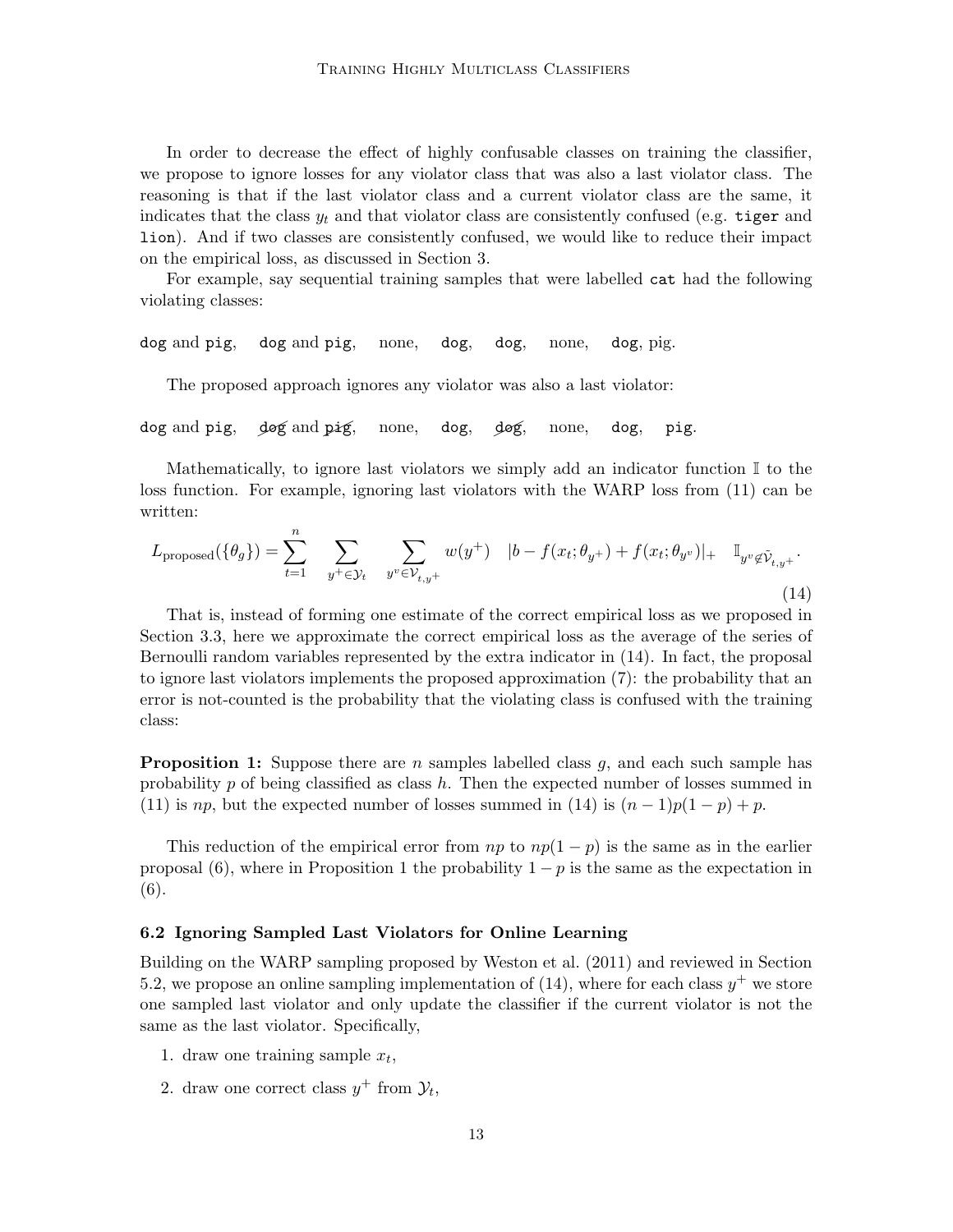- 3. if there is no last violator  $v_{t,y+}$  or if  $v_{t,y+}$  exists but is not a violator for  $(x_t, y^+)$ , then draw and store one violating class  $y^v$  from  $\mathcal{V}_{y^+}$  and
	- (a) compute the corresponding stochastic gradient of the loss in (8)
	- (b) update the parameters.

Table 1 re-visits the same example as earlier, and illustrates for eight sequential training examples whose training label was cat what the last violator class is, whether the last violator is a current violator (n which case the current error is ignored), or if not ignored, which of the current violators is randomly sampled for the classifier update.

Throughout the training, the state of the sampled last violator for any class  $y^+$  can be viewed as a Markov chain. We illustrate this for the class  $y^+$  and two possible violating classes  $q$  and  $h$  in Fig. 3.

In the experiments to follow, we couple the proposed online empirical class-confusion loss sampling strategy with an embedding matrix as in the Wsabie algorithm for efficiency and regularization, and refer to this as Wsabie<sup>++</sup>. A complete description of Wsabie<sup>++</sup> is given in Table 3, including the adagrad stepsize updates described in the next section. The memory needed to implement this discounting is  $O(G)$  because only one last violator class is stored for each of the G classes.

|                        |      |                        | Set of Cat Violators Cat's LV Cat's LV Violates? New Violator Sampled? |
|------------------------|------|------------------------|------------------------------------------------------------------------|
|                        |      |                        |                                                                        |
| 1: $\deg$ and $\pi$ ig | none |                        | dog                                                                    |
| 2: $dog$ and $pig$     | dog  | yes                    | ignored                                                                |
| 3: dog                 | dog  | yes                    | ignored                                                                |
| 4: $\log$ and $\pi$    | dog  | yes                    | ignored                                                                |
| $5:$ pig               | dog  | $\mathbf{n}\mathbf{o}$ | pig                                                                    |
| 6: no violators        | pig  | $\mathbf{n}\mathbf{o}$ | none                                                                   |
| 7: dog                 | none |                        | dog                                                                    |
| 8: dog                 | dog  | yes                    | ignored                                                                |

Table 1: Example of ignoring sampled last violators for eight sequential samples (one per row) whose training label is cat.

### 6.2.1 Curriculum Learning

We have primarily motivated ignoring last violators as a better approximation for the expected classification error. However, because this approach is online, it has a second practical effect of changing the distribution of classifier updates as the classifier improves during training. Consider the classifier at some fixed point during training. At that point, classes that are better separated from all other classes are less likely to have a last violator stored, and thus more likely to be trained on. This increases the chance that the classifier first learns to separate easy-to-separate classes. At each point in time, the classifier is less likely to be updated to separate classes it finds most confusable. Bengio et al. (2009) have argued that this kind of easy-to-hard learning is natural and useful, particularly when optimizing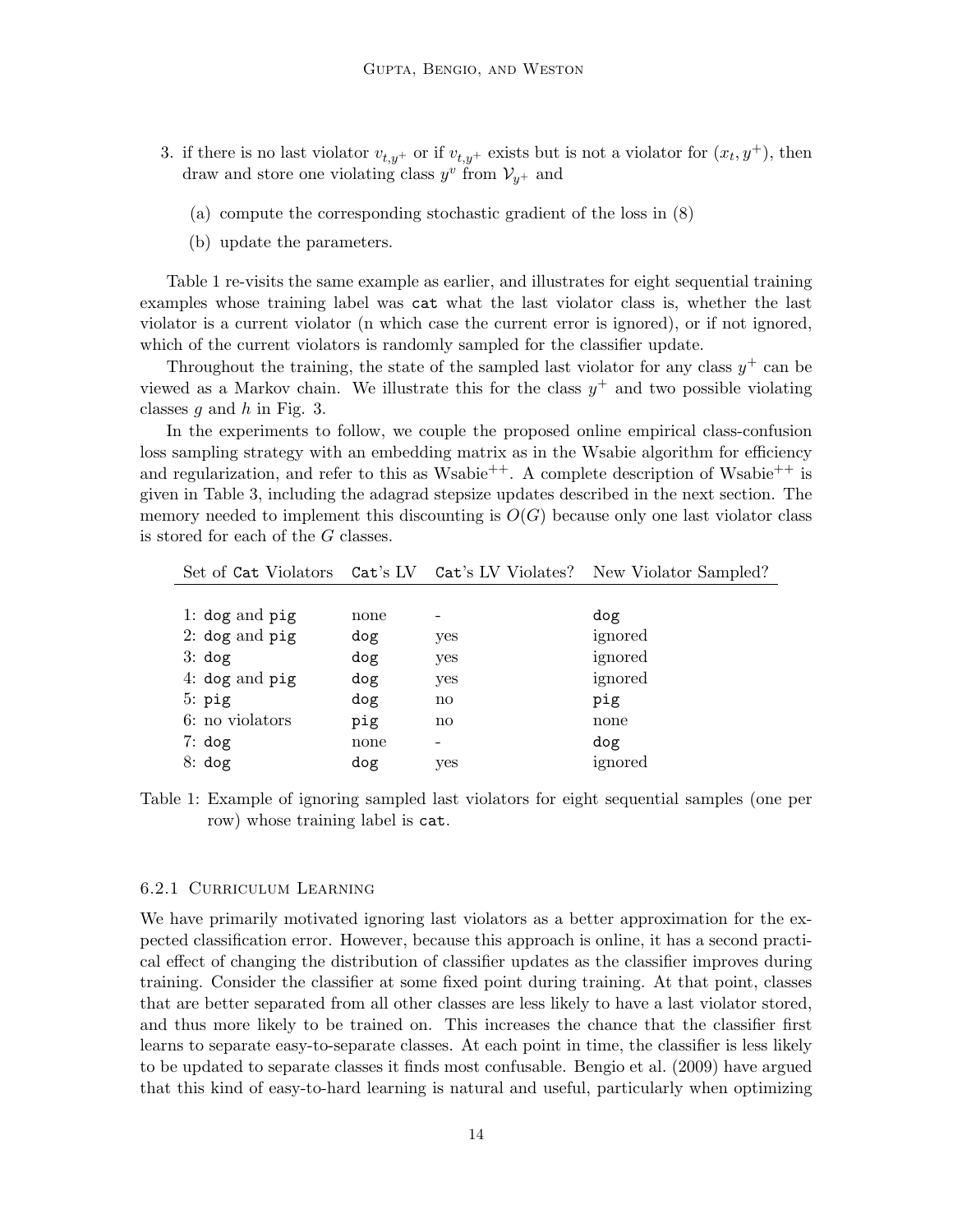

Figure 3: In the proposed sampling strategy for the online empirical class-confusion loss, the state of the last violator (LV) for a class  $y^{+}$  can be interpreted as a Markov chain where a transition occurs for each training sample. The figure illustrates the case where there are just two possible violating classes, class  $g$  and class  $h$ , which violate samples of class  $y^+$  with probability  $p_g$  and  $p_h$  respectively. Then the last violator for class  $y^+$  is always in one of three possible states: no last violator, class  $h$  is the last violator, or class  $g$  is the last violator. Solid lines indicate a violation that is counted; dotted lines indicate a violation that is ignored. The three states have stationary distribution:

$$
P(\text{No LV}) = \frac{1}{Z},
$$
  
\n
$$
P(\text{LV } = g) = \frac{1}{Z} \frac{p_g(2 + p_h - p_g p_h)}{2(p_g - 1)(p_g p_h - 1)},
$$
  
\n
$$
P(\text{LV } = h) = \frac{1}{Z} \frac{p_h(2 + p_g - p_g p_h)}{2(p_h - 1)(p_g p_h - 1)},
$$

where  $Z$  is the normalizer that makes the stationary distribution sum to 1.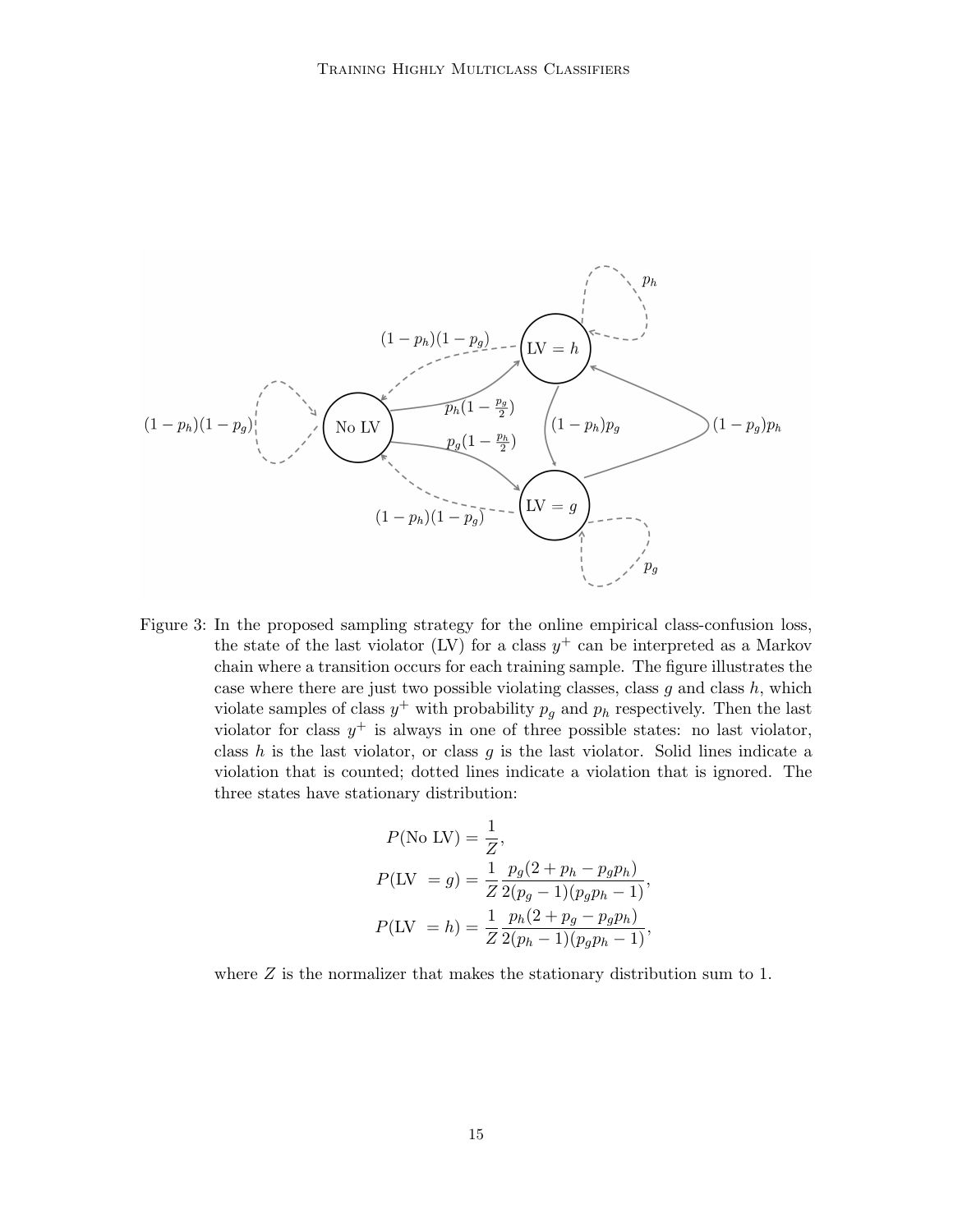| True Class |               | Last Violator Class  |
|------------|---------------|----------------------|
|            |               |                      |
| tiger      |               | $\rightarrow$ lion   |
| lion       | $\rightarrow$ | cat.                 |
| cat        |               | $\rightarrow$ kitten |
| kitten     | $\rightarrow$ | panther              |
| panther    |               | cat.                 |

Table 2: Example chain of five classes and their sampled last violator.

non-convex loss functions as is the case when one jointly learns an embedding matrix W for efficiency and regularization.

#### 6.3 Extending the Discounting Loss to Multiple Last Violators

Table 2 shows an example of five classes and what their last violator class might be at some point in the online training. For example, Table 2 suggests that tiger and lion are highly confusable, and that lion and cat are highly confusable, and thus we suspect that tiger and cat may also be highly confusable. To further reduce the impact of these sets of highly confusable classes, we extend the above approach to ignoring a training sample if it is currently violated by its last violator class's last violator class, and so on. The longer the chain of last violators we choose to ignore, the more training samples are ignored, and the ignored training samples are preferentially those belonging to clusters of classes that are highly-confusable with each other.

Formally, let  $v_{t,y+}^2$  denote the last violator of the last violator of  $y^+$ , that is  $v_{t,y+}^2 =$  $v_{t,v_{t,y}+}$ . For the example given in Table 2, if  $y^+$  is tiger, then its last violator is  $v_{t,y+}$  =  $\text{\tt lion, and}~v_{t,y^+}^2 = \text{\tt cat. More generally, let}~v_{t,y^+}^Q \text{ be the }Q\text{th-order last violation, for example}$  $v_{t, \texttt{tiger}}^3 =$ kitten.

Let  $\tilde{\mathcal{V}}_{t,y+}^Q$  be the set of last violators up through order Q for positive class  $y^+$  and the tth sample. We extend (14) to ignore this larger set of likely highly-confusable classes:

$$
L_{\text{proposed-}Q}(\{\theta_g\}) = \sum_{t=1}^n \sum_{y^+ \in \mathcal{Y}_t} \sum_{y^v \in \mathcal{V}_{t,y^+}} |b - f(x_t; y^+) + f(x_t; y^v)|_+ \quad \mathbb{I}_{y^v \notin \tilde{\mathcal{V}}_{t,y^+}^Q}.
$$
 (15)

To use (15) in an online setting, each time a training sample and its positive class are drawn, we check if any q-th order last violator  $v_{t,y+}^q$  for any  $q \leq Q$  is a current violator, and if so, we ignore that training sample and move directly to the next training sample without updating the classifier parameters.

Table 3 gives the complete proposed sampling and updating algorithm for Euclidean discriminant functions, including the adaptive adagrad step-size explained in Section 7 which follows. For Euclidean discriminant functions we did not find (experimentally) that we needed any constraints or additional regularizers on W or  $\{\beta_g\}$ , though if desired a regularization step can be added.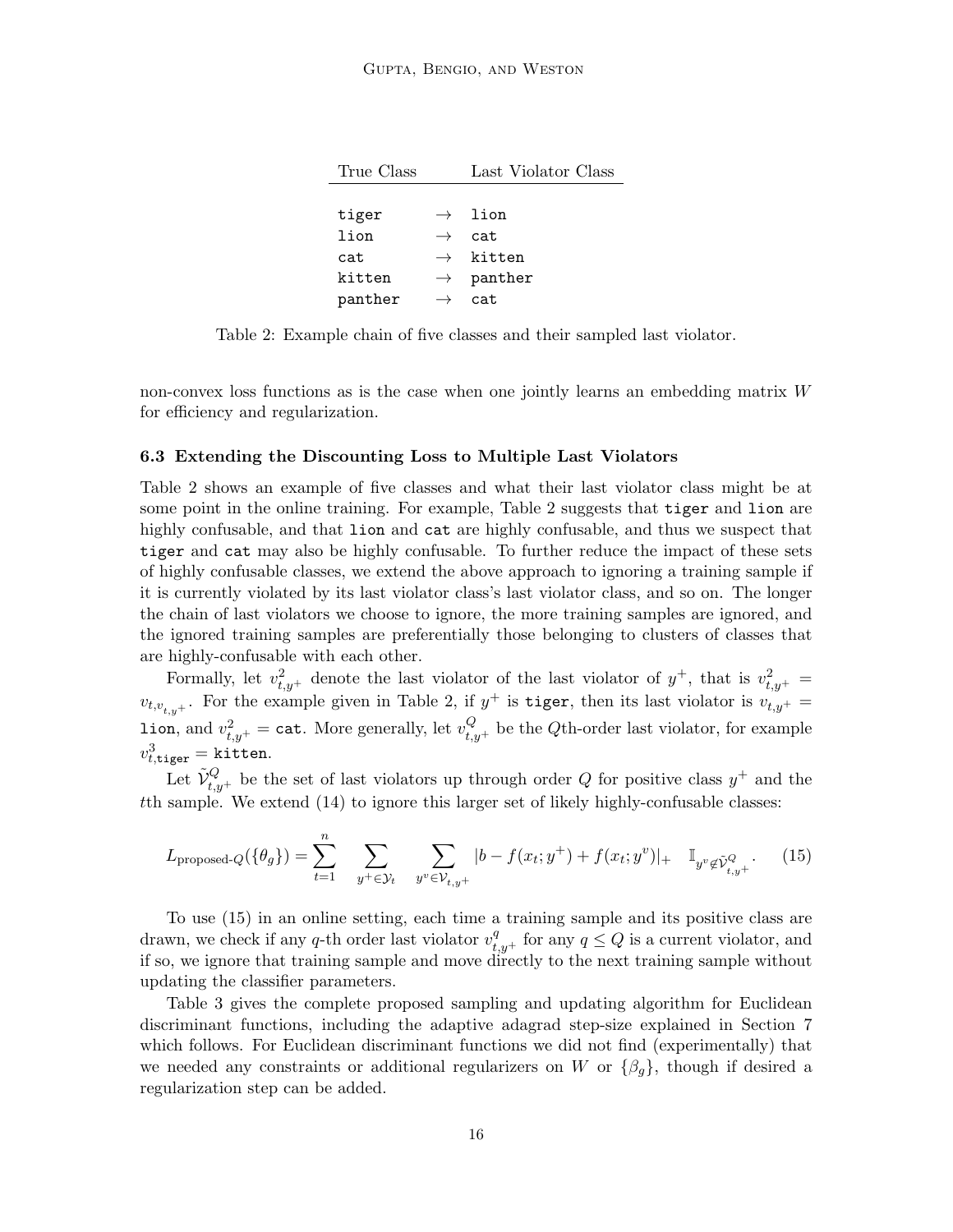## 7. Adagrad For Learning Rate

Convergence speed of stochastic gradient methods is sensitive to the choice of stepsizes. Recently, Duchi et al. (2011) proposed a parameter-dependent learning rate for stochastic gradient methods. They proved that their approach has strong theoretical regret guarantees for convex objective functions, and experimentally it produced better results than comparable methods such as regularized dual averaging (Xiao, 2010) and the passive-aggressive method (Crammer et al., 2006). In our experiments, we applied adagrad both to the convex training of the one-vs-all SVMs and AUC sampling, as well as to the non-convex Wsabie<sup>++</sup> training. Inspired by our preliminary results using adagrad for non-convex optimization, Dean et al. (2012) also tried adagrad for non-convex training of a deep belief network, and also found it produced substantial improvements in practice.

The main idea behind adagrad is that each parameter gets its own stepsize, and each time a parameter is updated its stepsize is decreased to be proportional to the running sum of the magnitude of all previous updates. For simplicity, we limit our description to the case where the parameters being optimized are unconstrained, which is how we implemented it. For memory and computational efficiency, Duchi et al. (2011) applying adagrad separately for each parameter (as opposed to modeling correlations between parameters).

We applied adagrad to adapt the stepsize for the G classifier discriminants  $\{\beta_q\}$  and the  $m \times d$  embedding matrix W. We found that we could save memory without affecting experimental performance by averaging the adagrad learning rate over the embedding dimensions such that we keep track of one scalar adagrad weight per class. That is, let  $\Delta_{g,\tau}$ denote the stochastic gradient for  $\beta_g$  at time  $\tau$ , then we update  $\beta_g$  as follows:

$$
\beta_{g,t+1} = \beta_{g,t} - \eta \left( \sum_{\tau=0}^{t} \left( \frac{\Delta_{\tau,g}^T \Delta_{\tau,g}}{d} \right) \right)^{-1/2} \Delta_{g,\tau}.
$$
 (16)

Analogously, we found it experimentally effective and more memory efficient to keep track of one averaged scalar adagrad weight for each of the  $m$  rows of the embedding matrix  $W$ .

There are two main effects to using adagrad. First, suppose there are two classes that are updated equally often, then the class with larger stochastic gradients  $\{\Delta_{\tau}\}\$  will experience a faster-decaying learning rate. Second, and we believe the more relevant issue for our use, is that some classes are updated frequently, and some classes rarely. Suppose that all stochastic gradients  $\{\Delta_{\tau}\}\$  have the same magnitude, then the classes that are updated more rarely experience relatively larger updates. In our experiments the second effect was predominant, which we tested by setting the learning rate for each parameter proportaionl to the inverse square root of the number of times that parameter has been updated. This "counting adagrad" produced results that were not statistically different using (16). (The experimental results in this paper are reported using adagrad proper as per (16).)

We use  $\alpha$  to refer to the running sum of gradient magnitudes in the complete Wsabie<sup>++</sup> algorithm description given in Table 3.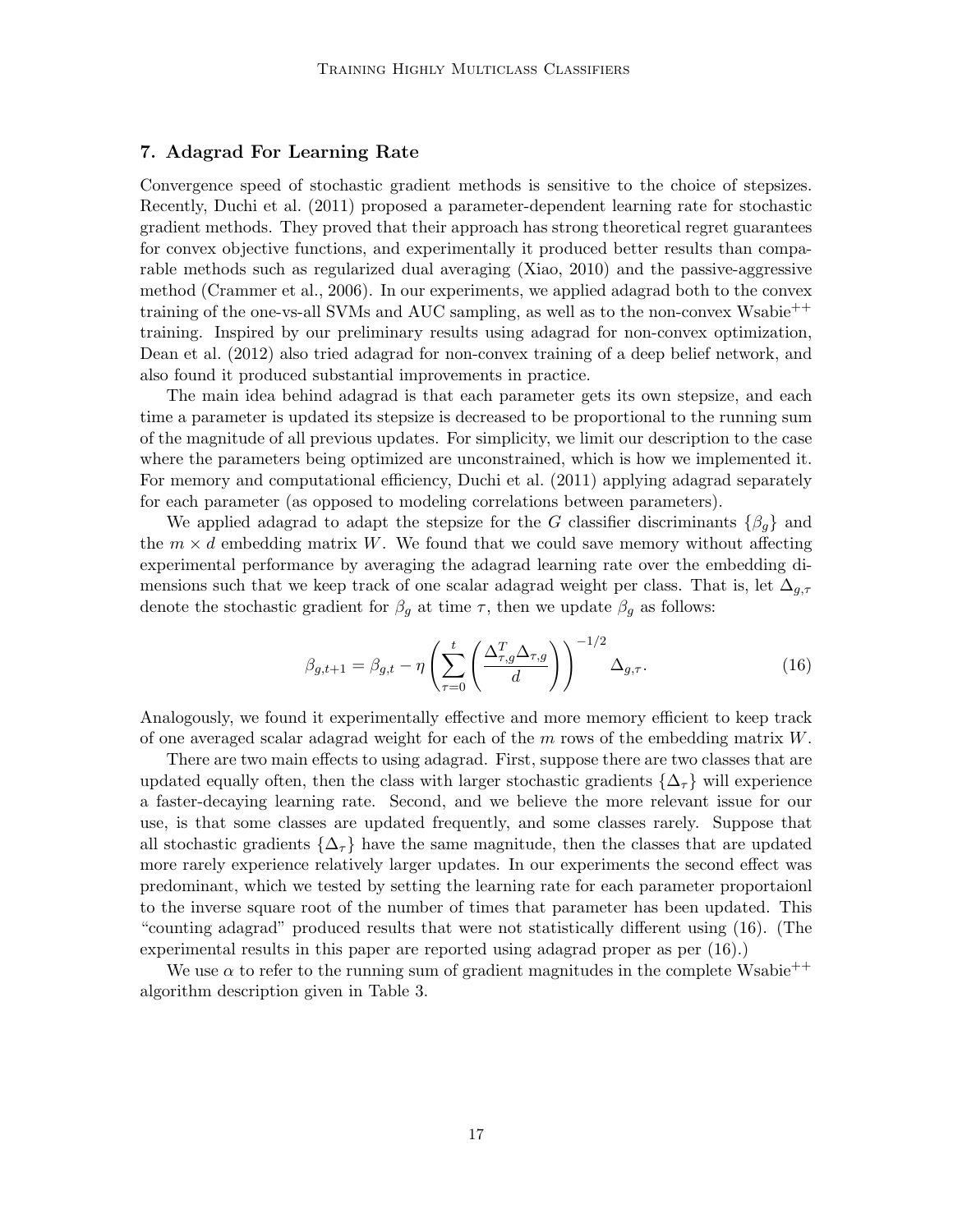### Model:

Training Data Pairs:  $(x_t, \mathcal{Y}_t)$  for  $t = 1, 2, \ldots, n$ Embedded Euclidean Discriminant:  $f(Wx; \beta_g) = -(\beta_g - Wx)^T(\beta_g - Wx)$ 

#### Hyperparameters:

Stepsize:  $\lambda \in \mathbb{R}_+$ Margin:  $b \in \mathbb{R}_+$ Depth of last violator chain:  $Q \in \mathbb{N}$ 

#### Initialize:

 $W_{j,r}$  set randomly to  $-1$  or 1 for  $j = 1, 2, ..., m, r = 1, 2, ..., d$  $\beta_q = \mathbf{0}$  for all  $g = 1, 2, \dots, G$  $\alpha_q = \mathbf{0}$  for all  $g = 1, 2, \ldots, G$  $\alpha_{W_j} = \mathbf{0}$  for all  $j = 1, 2, \ldots, m$  $v_{y^+}$  = empty set for all  $y^+$ 

### While Not Converged:

Sample  $x_t$  uniformly from  $\{x_1, \ldots, x_n\}$ . Sample  $y^+$  uniformly from  $\mathcal{Y}_t$ .  $\textbf{If} \,\, |b-f(Wx_{t};\beta_{y^{+}})+f(Wx_{t};\beta_{v_{y^{+}}^{q}})|_{+}>0 \,\, \text{for any} \,\, q=1,2,\ldots,Q, \, \textbf{continue}.$  $Set foundViolator = false.$ For count  $= 1$  to  $G$ : Sample  $y^-$  uniformly from  $\mathcal{Y}_t^C$ .

$$
|b - f(Wx_t; \beta_{y^+}) + f(Wx_t; \beta_{y^-})|_+ > 0,
$$

set foundViolator  $=$  true and **break**.

.

If foundViolator = false, set  $v_{y+}$  to the empty set and continue. Set  $v_{y^+} = y^-$ .

Compute the stochastic gradients:

 $\bf If$ 

$$
\begin{aligned} \Delta_{y^+} &= 2(\beta_{y^+} - Wx_t) \\ \Delta_{y^-} &= -2(\beta_{y^-} - Wx_t) \\ \Delta_W &= (\beta_{y^-} - \beta_{y^+}) (Wx_t)^T \end{aligned}
$$

Update the adagrad parameters:

$$
\alpha_{y^{+}} = \alpha_{y^{+}} + \frac{1}{d} \Delta_{y^{+}}^{T} \Delta_{y^{+}} \n\alpha_{y^{-}} = \alpha_{y^{-}} + \frac{1}{d} \Delta_{y^{-}}^{T} \Delta_{y^{-}} \n\alpha_{W_{j}} = \alpha_{W_{j}} + \frac{1}{d} \Delta_{W_{j}}^{T} \Delta_{W_{j}} \text{ for } j = 1, 2, ..., m.
$$

Update the classifier parameters:

$$
\beta_{y^{+}} = \beta_{y^{+}} - \frac{\lambda}{\sqrt{\alpha_{y^{+}}}} \Delta_{y^{+}}
$$
  
\n
$$
\beta_{y^{-}} = \beta_{y^{-}} - \frac{\lambda}{\sqrt{\alpha_{y^{-}}}} \Delta_{y^{-}}
$$
  
\n
$$
W_{j} = W_{j} - \frac{\lambda}{\sqrt{\alpha_{W_{j}}}} \Delta_{W_{j}} \text{ for } j = 1, 2, ..., m.
$$

Table 3: Wsabie++ Training (For Euclidean Discriminants)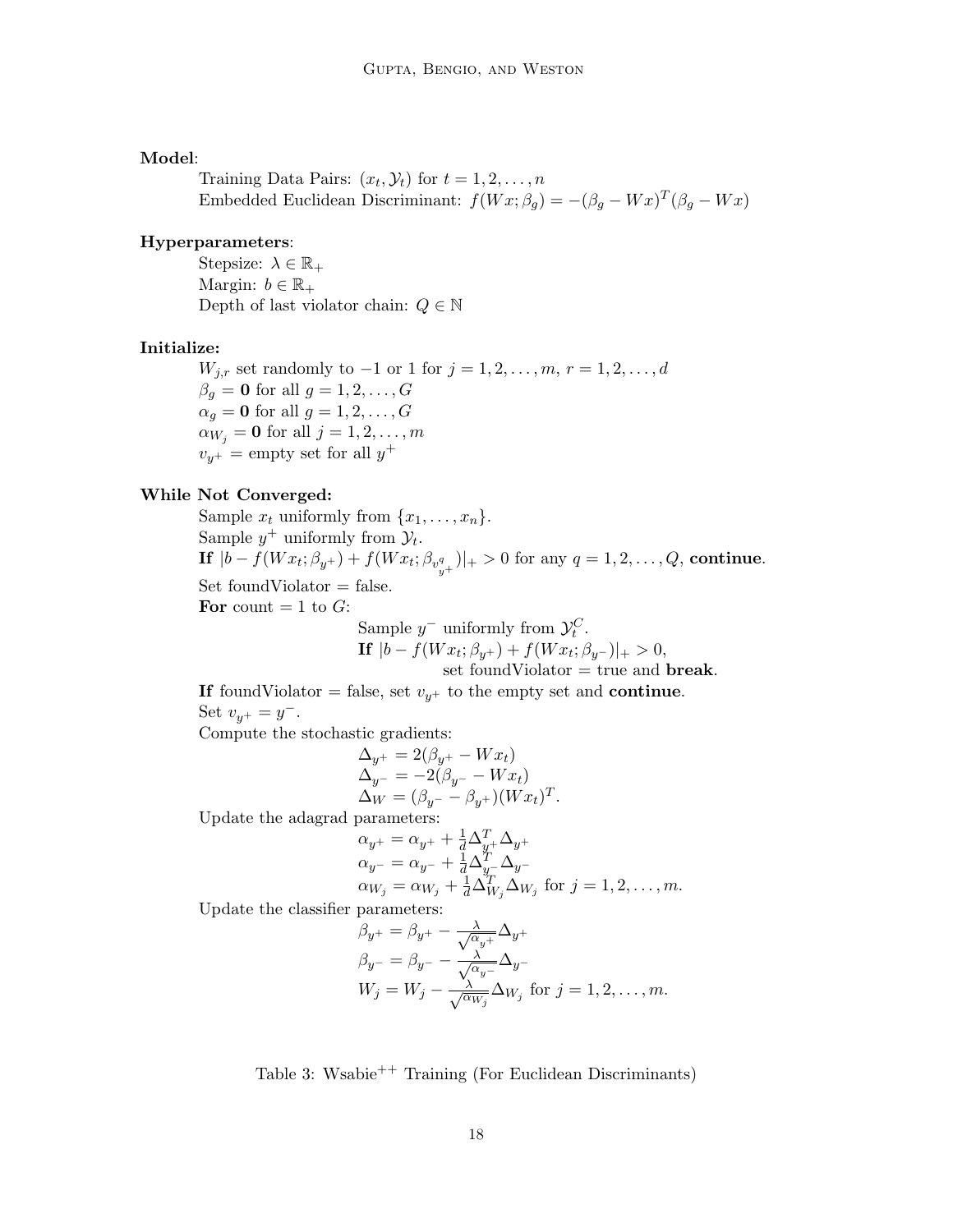# 8. Experiments

We first detail the datasets used. Then in Section 8.2 we describe the features. In Section 8.3 we describe the different classifiers compared and how the parameters and hyperparameters were set.

#### 8.1 Datasets

Experiments were run with four datasets, as summarized in Table 4 and detailed below.

|                    |           |            | 16k ImageNet 22k ImageNet 21k Web Data 97k Web Data |            |
|--------------------|-----------|------------|-----------------------------------------------------|------------|
| Number of Classes  | 15,589    | 21,841     | 21.171                                              | 96,812     |
| Number of Samples  | 9 million | 14 million | 9 million                                           | 40 million |
| Number of Features | 1024      | 479        | 1024                                                | 1024       |

Table 4: Datasets

#### 8.1.1 IMAGENET DATASETS

ImageNet (Deng et al., 2009) is a large image dataset organized according to WordNet (Fellbaum, 1998). Concepts in WordNet, described by multiple words or word phrases, are hierarchically organized. ImageNet is a growing image dataset that attaches one of these concepts to each image using a quality-controlled human-verified labeling process.

We used the spring 2010 and fall 2011 releases of the Imagenet dataset. The spring 2010 version has around 9M images and 15,589 classes (16k ImageNet). The fall 2011 version has about 14M images and 21,841 classes (22k ImageNet). For both datasets, we separated out 10% of the examples for validation, 10% for test, and the remaining 80% was used for training.

#### 8.1.2 WEB DATASETS

We also had access to a large proprietary set of images taken from the web, together with a noisy annotation based on anonymized users' click information. We created two datasets from this corpus that we refer to as 21k Web Data and 97k Web Data. The 21k Web Data contains about 9M images, divided into 20% for validation, 20% for test, and 60% for train, and the images are labelled with 21,171 distinct classes. The 97k Web Data contains about 40M images, divided into 10% for validation, 10% for test, and 80% for train, and the images are labelled with 96,812 distinct classes.

There are five main differences between the Web Data and ImageNet. First, the types of labels found in Imagenet are more academic, following the strict structure of WordNet. In contrast, the Web Data labels are taken from a set of popular queries that were the input to a general-purpose image search engine, so it includes people, brands, products, and abstract concepts. Second, the number of images per label in Imagenet is artificially forced to be somewhat uniform, while the Web Data distribution of number of images per label is generated by popularity with users, and is thus more exponentially distributed. Third, because of the popular origins of the Web datasets, classes may be translations of each other, plural vs. singular concepts, or synonyms (for examples, see Table 7). Thus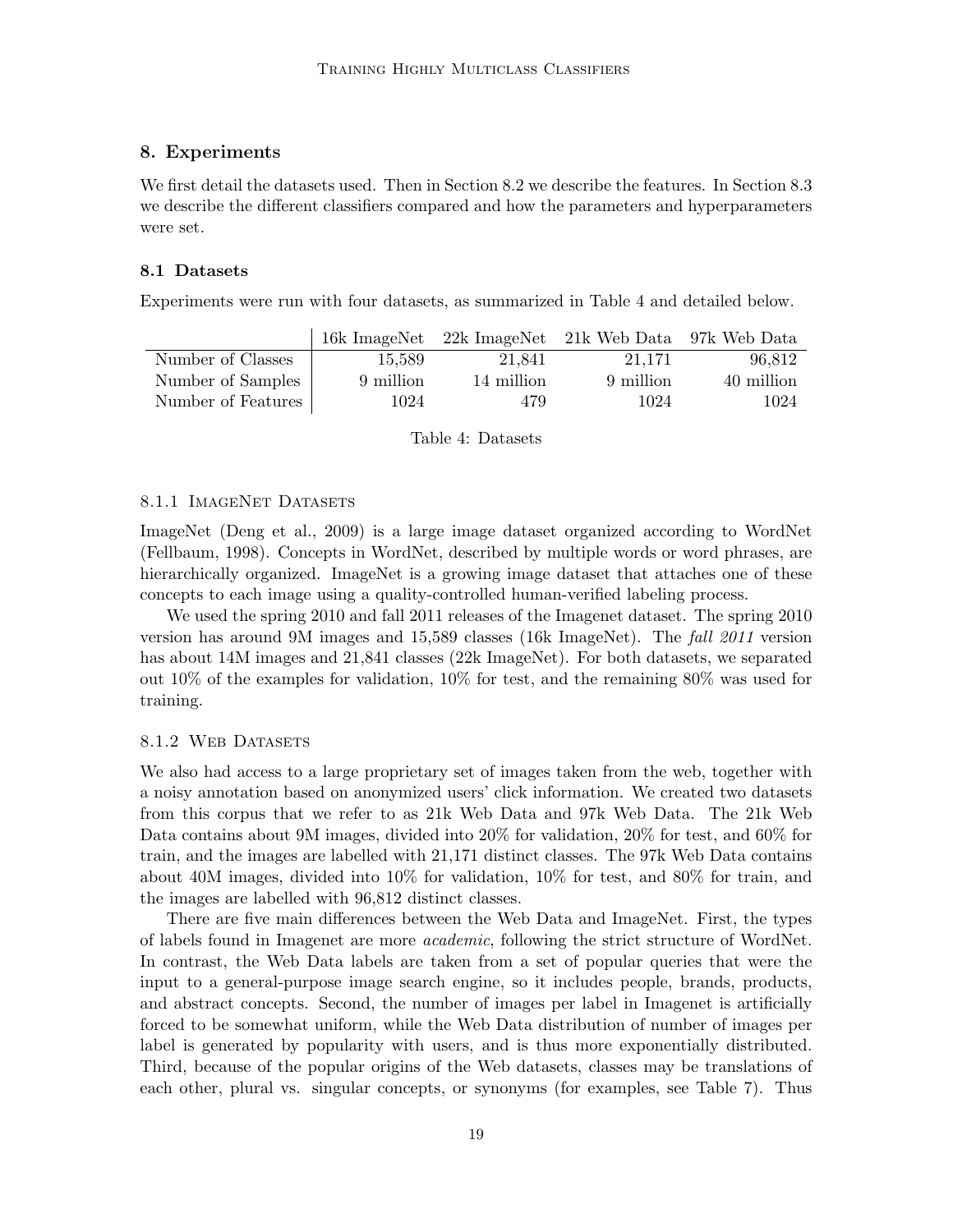we expect more highly-confusable classes for the Web Data than ImageNet. A fourth key difference is Imagenet disambiguates polysemyous labels whereas Web Data does not, for example, an image labeled palm might look like the palm of a hand or like a palm tree. The fifth difference is that there may be multiple given positive labels for some of the Web samples, for example, the same image might be labelled mountain, mountains, Himalaya, and India.

Lastly, classes may be at different and overlapping precision levels, for example the class cake and the class wedding cake.

# 8.2 Features

We do not focus on feature extraction in this work, although features certainly can have a big impact on performance. For example, Sanchez and Perronnin (2011) recently achieved a 160% gain in accuracy on the 10k ImageNet datatset by changing the features but not the classification method.

In this paper we use features, similar to those used in Weston et al. (2011). We first combined multiple spatial (Grauman and Darrell, 2007) and multiscale color and texton histograms (Leung and Malik, 1999) for a total of about  $5 \times 10^5$  dimensions. The descriptors are somewhat sparse, with about 50000 non-zero weights per image. Some of the constituent histograms are normalized and some are not. We then perform kernel PCA (Schoelkopf et al., 1999) on the combined feature representation using the intersection kernel (Barla et al., 2003) to produce a 1024-dimensional or 479-dimensional input vector per image (see Tab. 4), which is then used as the feature vectors for the classifiers.

#### 8.3 Classifiers Compared and Hyperparameters

We experimentally compared the following linear classifiers: nearest means, one-vs-all SVMs, AUC, Wsabie, and the proposed Wsabie<sup>++</sup> classifiers. Table 5 compares these methods as they were implemented for the experiments.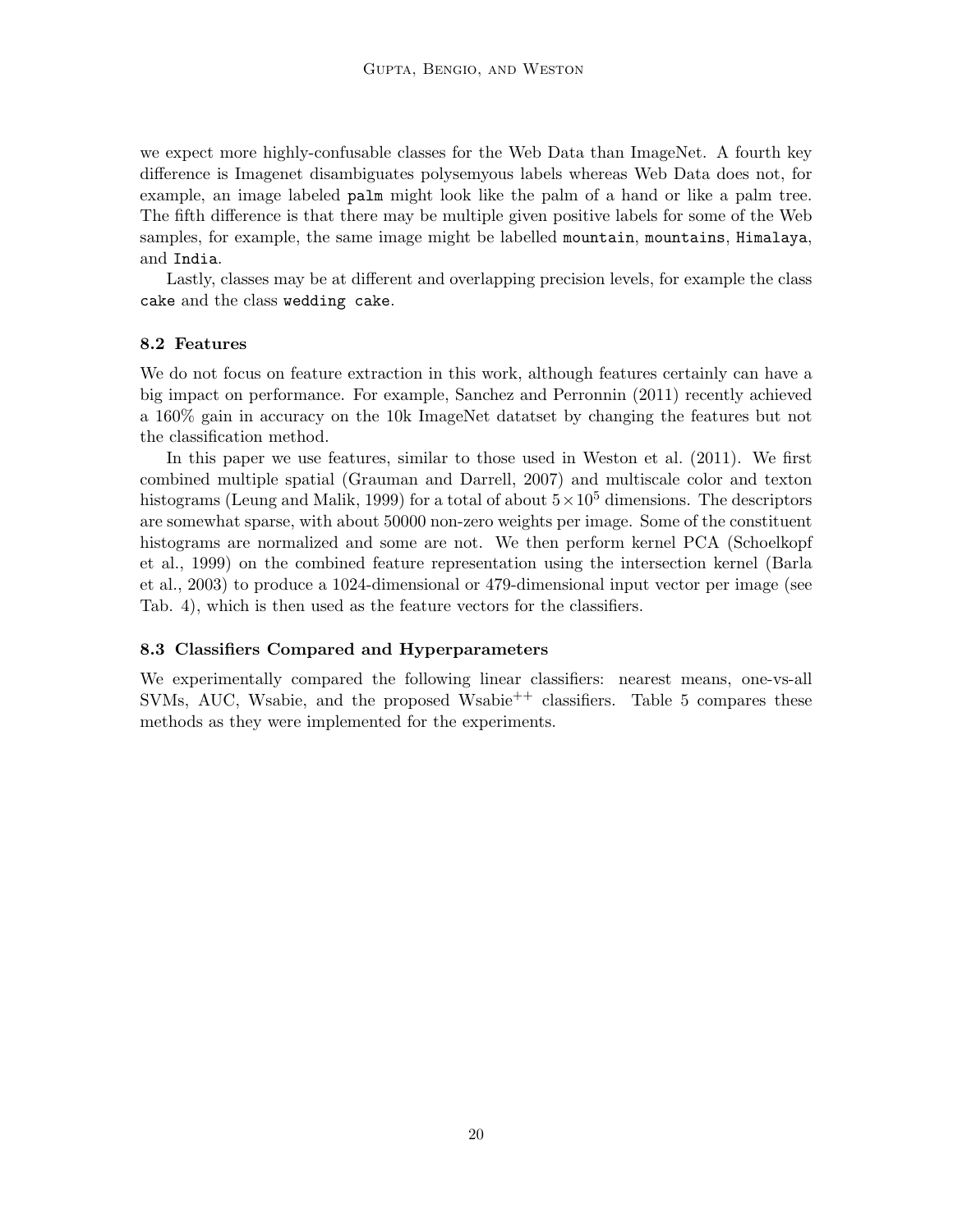|                                                                 | One-vs-all SVMs $1+1-$ | One-vs-all SVMs                | AUC Sampling        | Wsabie                                        | $W\n  +$                                      |
|-----------------------------------------------------------------|------------------------|--------------------------------|---------------------|-----------------------------------------------|-----------------------------------------------|
| Loss Function                                                   | separable              | separable                      | pairwise            | pairwise                                      | pairwise                                      |
| Regularization                                                  | $\ell_2$ constraint    | $\ell_2$ constraint            | $\ell_2$ constraint | embedding matrix<br>$\ell_2$ constraint       | embedding matrix                              |
| $#$ Negative<br>Examples Per<br>Positive Example<br>in Training | 1                      | chosen using<br>validation set | $\mathbf{1}$        | as many<br>as needed<br>to find<br>a violator | as many<br>as needed<br>to find<br>a violator |
| Learning rate<br>adaptation                                     | adagrad                | adagrad                        | adagrad             | based on<br>estimated rank                    | adagrad                                       |
| <b>Empirical Class</b><br>Confusion Loss                        | $\mathbf{n}$           | $\mathbf{n}$                   | $\mathbf{n}$        | $\mathbf{n}$                                  | yes                                           |
| Discriminant<br>Function $f_q(x)$                               | $\beta_q^T x$          | $\beta_q^T x$                  | $\beta_q^T x$       | $\beta_q^T W x$                               | $\ \beta_a - Wx\ _2^2$                        |

Table 5: Comparison of the Different Stochastic Gradient Methods as Implemented in Experiments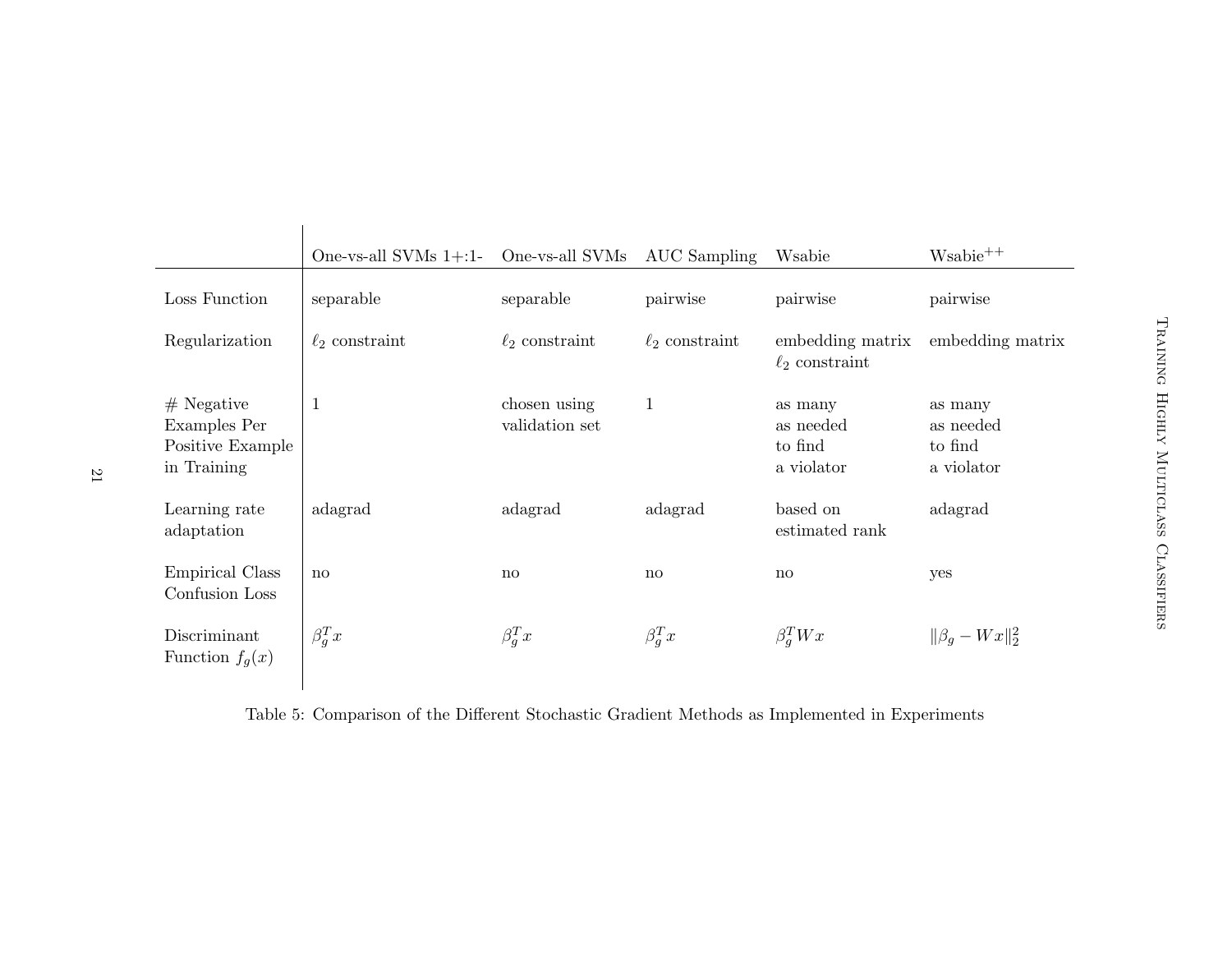The nearest means classifier is the most efficient to train of the compared methods as it only passes over the training samples once and computes the mean of the training feature vectors for each class (and there are no hyperparameters).

Like the nearest means classifier, we implemented Wsabie<sup>++</sup> with Euclidean discriminants (as detailed in Table 3) and as such it can be considered a discriminative nearest means classifier. Testing with Euclidean discriminants can easily be made faster by applying exact or approximate fast k-NN methods, where the class prototypes  $\{\beta_q\}$  play the role of the neighbors. Further, Euclidean discriminants lend themselves more naturally to visualization than the inner product, as each class is represented by a prototype.

One-vs-all linear SVMs are the most popular choice for large-scale classifiers due to studies showing their good performance, their parallelizable training, relatively small memory, and fast test-time (Rifkin and Klatau, 2004; Deng et al., 2010; Sanchez and Perronnin, 2011; Perronnin et al., 2012; Lin et al., 2011). Perronnin et al. (2012) highlights the importance of getting the right balance of negative to positive examples used to train the one-vs-all linear SVMs. As in their paper, we cross-validate the expected number of negative examples per positive example; the allowable choices were powers of 2. In contrast, earlier published results by Weston et al. (2011) that compared Wsabie to one-vs-all SVMs used one negative example per positive example, analogous to the AUC classifier. We included this comparison, which we labelled One-vs-all SVMs 1+:1- in the tables.

Both Wsabie and Wsabie<sup>++</sup> jointly train an embedding matrix  $W$  as described in Section 3.5. The embedding dimension d was chosen on the validation set from the choices  $d =$ {32, 64, 96, 128, 192, 256, 384, 512, 768, 1024} embedding dimensions. In addition, we created ensemble Wsabie and Wsabie<sup>++</sup> classifiers by concatenating  $\left|\frac{m}{d}\right|$  $\frac{m}{d}$ ] such *d*-dimensional models to produce a classifier with a total of  $m$  parameters to compare classifiers that require the same memory and test-time.

All hyperparameters were chosen based on the accuracy on a held-out validation set. Step-size, margin, and regularization constant hyperparameters were varied by powers of ten. The order Q of the last violators was varied by powers of 2. Chosen hyperparameters are recorded in Table 9. Both the pairwise loss and Wsabie classifier are implemented with standard  $\ell_2$  constraints on the class discriminants (and for Wsabie, on the rows of the embedding matrix). We did not use any regularization constraints for Wsabie<sup>++</sup>.

We initialized the Wsabie parameters and SVM parameters uniformly randomly within the constraint set. We initialize the proposed training by setting all  $\beta_g$  to the origin, and all components of the embedding matrix are equally likely to be −1 or 1. Experiments with different initialization schemes for these different classifiers showed that different (reasonable) initializations gave very similar results.

With the exception of nearest means, all classifiers were trained online with stochastic gradients. We also used adagrad for the convex optimizations of both one-vs-all SVMs and the AUC sampling, which increased the speed of convergence.

Recently, Perronnin et al. (2012) showed good results with one-vs-all SVM classifiers and the WARP loss where they also cross-validated an early-stopping criterion. Adagrad reduces step sizes over time, and this removed the need to worry about early stopping. In fact, we did not see any obvious overfitting with any of the classifier training (validation set and test set errors were statistically similar). Each algorithm was allowed to train on up to 100 loops through the entire training set or until the validation set performance had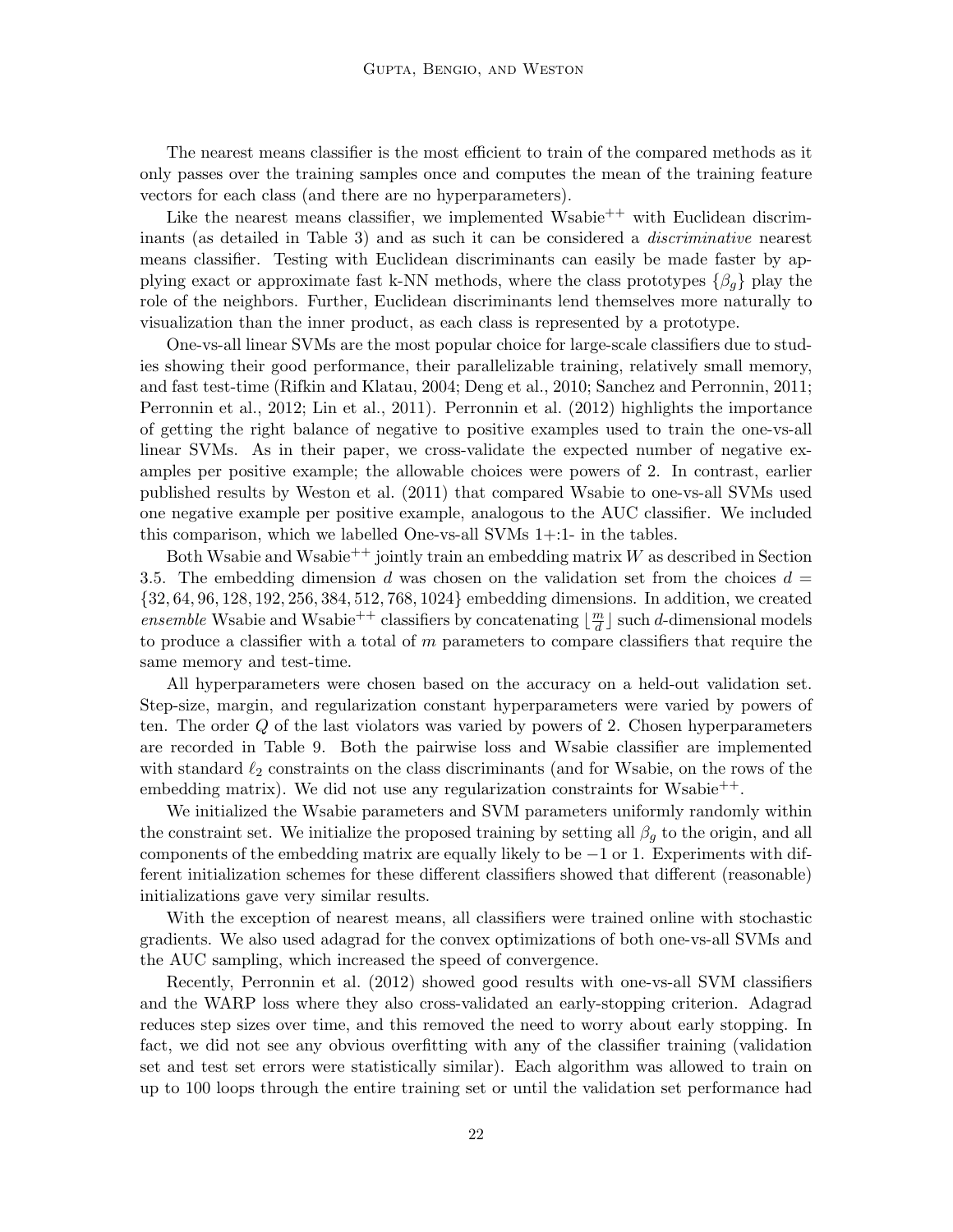not changed in 24 hours. Even those runs that ran the entire 100 loops appeared to have essentially converged. Implemented in C++ without parallelization, all algorithms (except nearest means) took around one week to train the 16k Imagenet dataset, around two weeks to train the 21k and 22k datasets, and around one month to train the 97k dataset. Also in all cases roughly 80% of the validation accuracy was achieved in roughly the first 20% of the training time.

Because stochastic gradient descent uses random sampling of the training samples, multiple runs will produce slightly different results. To address this randomness, we ran five runs of each classifier for each set of candidate parameters, and reported the test accuracy and parameters for the run that had the best accuracy on the validation set. For one-vs-all SVMs with its convex objective, the five runs usually differed by  $.1\%$  (absolute), whereas optimizing the nonconvex objectives of Wsabie and Wsabie<sup>++</sup> produced much greater randomness within five runs, as much as .5% (absolute). Cross-validating between substantially more runs (e.g. 50 runs) of the training, would probably produce classifiers with slightly better accuracy, but cross-validating between too many runs could just lead to overfitting. We did not explore this issue carefully.

#### 8.4 Metrics

Each classifier outputs the class it considers the one best prediction for a given test sample. We measure the accuracy of these predictions averaged over all the samples in the test set. For some datasets, such as the Web Datasets, samples may have more than one correct class, and are counted as correct if the classifier picks any one of the correct classes. Note that some results published for Imagenet use a slightly different metric: classification accuracy averaged over the G classes (Deng et al., 2010).

### 9. Results

We first give some illustrative results showing the effect of the three proposed differences between Wsabie<sup>++</sup> and Wsabie. Then we compare Wsabie<sup>++</sup> to four different efficient classifiers on four large-scale datasets.

# 9.1 Comparison of Different Aspects of Wsabie<sup>++</sup>

Wsabie<sup>++</sup> as detailed in Table 2 differs from the Wsabie classifier Weston et al. (2011) in the following respects:

- 1. ignores last violators
- 2. weights all stochastic gradients equally, that is,  $w(r(y^+)) = 1$  in (11),
- 3. uses adagrad to adapt the learning rates,
- 4. uses Euclidean discriminants and no parameter regularization, rather than linear discriminants and  $\ell_2$  parameter regularization as done in Wsabie.

Table 6 shows how each of these first three differences increases the classification accuracy on the 21k Web dataset. For the results in this table, the embedding dimension was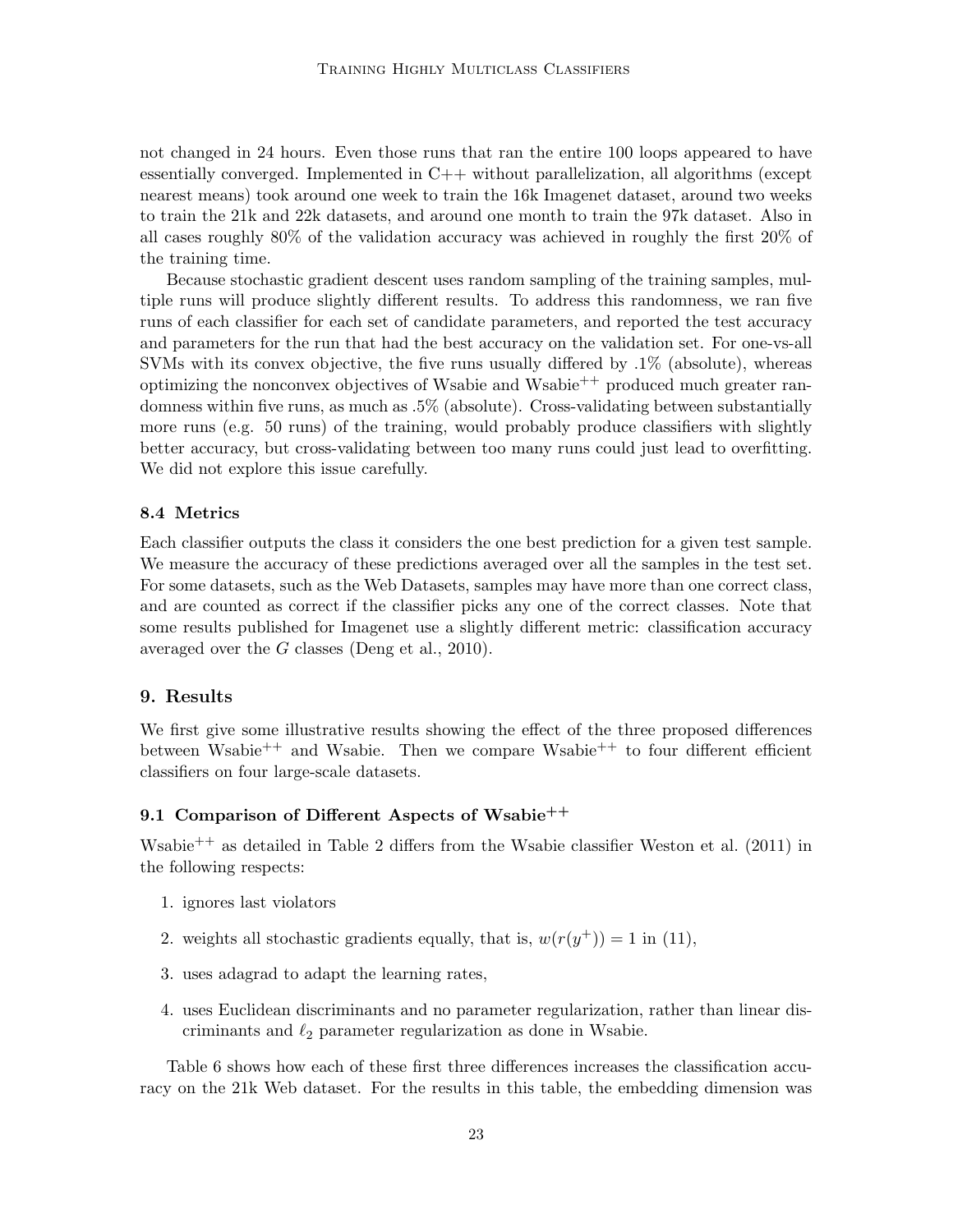| Classifier                                                      | Test Accuracy |
|-----------------------------------------------------------------|---------------|
| Wsabie (Weston et al., 2011)                                    | $3.7\%$       |
| $W\n  sub + 10 last violations$                                 | $5.0\%$       |
| $Wsabie + adagrad$                                              | $5.0\%$       |
| Wsabie + $w(r(y^+)) = 1$ in (11)                                | $4.1\%$       |
| Wsabie + $ad {\rm arg} a + 10$ last violators                   | $5.9\%$       |
| Wsabie + adagrad + $w(r(y^{+})) = 1$ in (11)                    | $6.0\%$       |
| Wsabie + adagrad + $w(r(y^+)) = 1$ in (11) + 1 last violator    | $6.3\%$       |
| Wsabie + adagrad + $w(r(y^+)) = 1$ in (11) + 10 last violators  | $7.1\%$       |
| Wsabie + adagrad + $w(r(y^+)) = 1$ in (11) + 100 last violators | $6.8\%$       |

Table 6: Effect of the proposed differences compared to Wsabie for a  $d = 100$  dimensional embedding space on 21k Web Data.

fixed at  $d = 100$ , but all other classifier parameters were chosen to maximize accuracy on the validation set.

In addition, for simplicity we used Euclidean discriminants rather than linear discriminants: with Euclidean discriminants we found we did not need any additional parameter regularization, and it is simpler to apply adagrad when the parameters are unconstrained.

The results show that either adagrad or 10 last violators alone improves accuracy by 35%. Weighting all updates equally  $(w(r(y^+)) = 1)$  alone also improves accuracy by 10%. In combination, these changes complement each other, almost doubling the accuracy from 3.7% to 7.1%.

Table 7 gives examples of the classes corresponding to neighboring  $\{\beta_q\}$  in the embedded feature space after the Wsabie<sup>++</sup> training.

Lastly, we illustrate how the Wsabie<sup>++</sup> test accuracy depends on the number of embedding dimensions. These results are for the 21k Web Dataset, with the step-size and margin parameters chosen using the validation set, and 10 last violators:

| Number of Dimensions:   128 192 256 384 512 768 1024                          |  |  |  |  |
|-------------------------------------------------------------------------------|--|--|--|--|
| Wsabie <sup>++</sup> Test Accuracy: 7.4\% 7.7\% 8.3\% 7.9\% 7.1\% 6.7\% 6.5\% |  |  |  |  |

#### 9.2 Comparison of Different Classifiers

Table 8 compares the accuracy of the different classifiers, where all hyperparameters were cross-validated. The validated parameter choices are reported in Table 9.<sup>2</sup>

Wsabie<sup> $++$ </sup> was consistently most accurate, followed by the one-vs-all SVMs with the average number of negative samples per positive sample chosen by validation. The row labelled Wsabie<sup>++</sup> was 2 − 26% more accurate and 2 − 4× more efficient (2 − 4× smaller model size) than the one-vs-all SVMs because the validated embedding dimension was 192 or 256 dimensions, down from the original 479 or 1024 features.

<sup>2.</sup> Parameters for step-size and margin were not independent, with larger margins working better with larger step-sizes. We hypothesize that one of these parameters could be fixed and only the other crossvalidated. We did not see any overfitting: scores on the validation set were statistically similar to scores on the test sets for all the compared methods.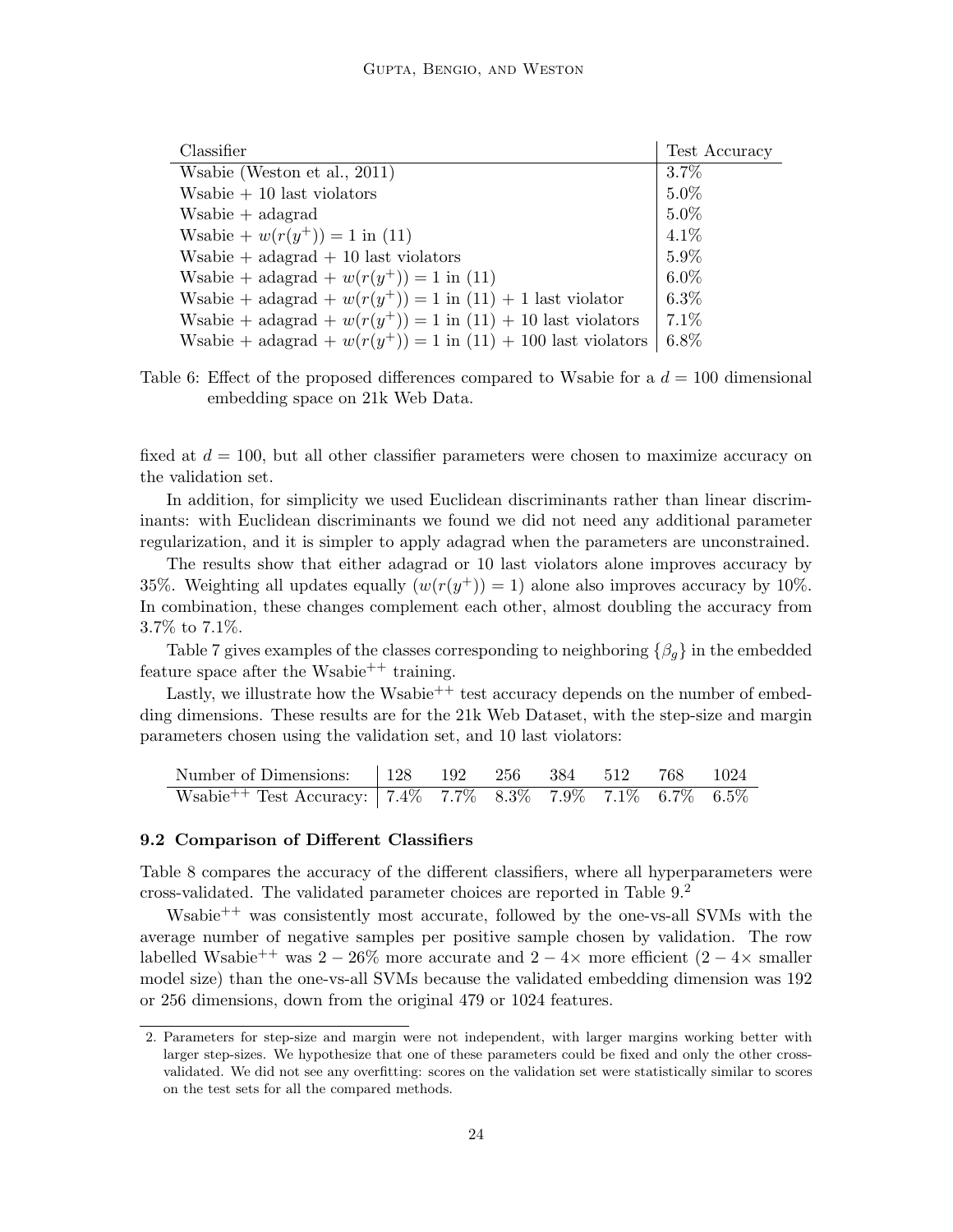| Class       | $1-NN$           | $2-NN$                 | $3-NN$     | $4-NN$   | $5-NN$            |
|-------------|------------------|------------------------|------------|----------|-------------------|
| poodle      | caniche          | pudel                  | labrador   | puppies  | cocker<br>spaniel |
| dolphin     | dauphin          | delfin                 | dolfinjnen | delfiner | dolphins          |
| San Diego   | Puerto<br>Madero | Sydney                 | Vancouver  | Kanada   | Tripoli           |
| mountain    | mountains        | montagne               | Everest    | Alaska   | Himalaya          |
| router      | modem            | switch                 | server     | lan      | network           |
| calligraphy | fonts            | Islamic<br>calligraphy | borders    | quotes   | network           |

Table 7: For each of the classes on the left, the table shows the five nearest (in terms of Euclidean distance) class prototypes  $\{\beta_q\}$  in the proposed discriminatively trained embedded feature space for 21k Web Dataset. Because these classes originated as web queries, some class names are translations of each other, for example dolphin and dauphin (French for dolphin). While these may seem like exact synonyms, in fact different language communities often have slightly different visual notions of the same concept. Similarly, the classes Obama and President Obama are expected to be largely overlapping, but their class distributions differ in the formality and context of the images.

Like Perronnin et al. (2012), our experiments showed that choosing the hyperparameter of how many negative samples per positive sample for the one-vs-all SVMs made an impressive difference to its performance. The one-vs-all SVMs 1+:1-, which used a fixed ratio of one negative sample per positive sample was  $2 - 4$  times worse!

The row labelled Wsabie<sup>++</sup> Ensemble is a concatenation of 2-4 Wsabie<sup>++</sup> classifiers trained on different random samplings so that the total number of parameters is roughly the same as the SVM (the embedding matrices  $W$  add slightly to the total storage and efficiency calculations). With efficiency thus roughly controlled, the accuracy gain increased slightly to  $3 - 28\%$ .

The least improvement was seen on the 21k Web Dataset. Our best hypothesis as to why that is that the classifiers are already close to the best performance possible with linear separators, and so there is little headroom for improvement. Some support for this hypothesis is the tiny gain the ensemble of multiple Wsabie<sup>++</sup> classifiers versus the Wsabie<sup>++</sup>.

One surprise was that Wsabie<sup>++</sup> performed almost as well on the 97k Web Data as on the 21k Web Dataset even though there were four times as many classes. We have two main hypotheses of why this happened. First, there were more training samples in the 97k Web Data for the classes that were already present in the 21k Web Data. Second, the added classes had fewer samples but were often quite specific, and the samples from a specific class can be easier to distinguish than samples from a more generic class. For example, samples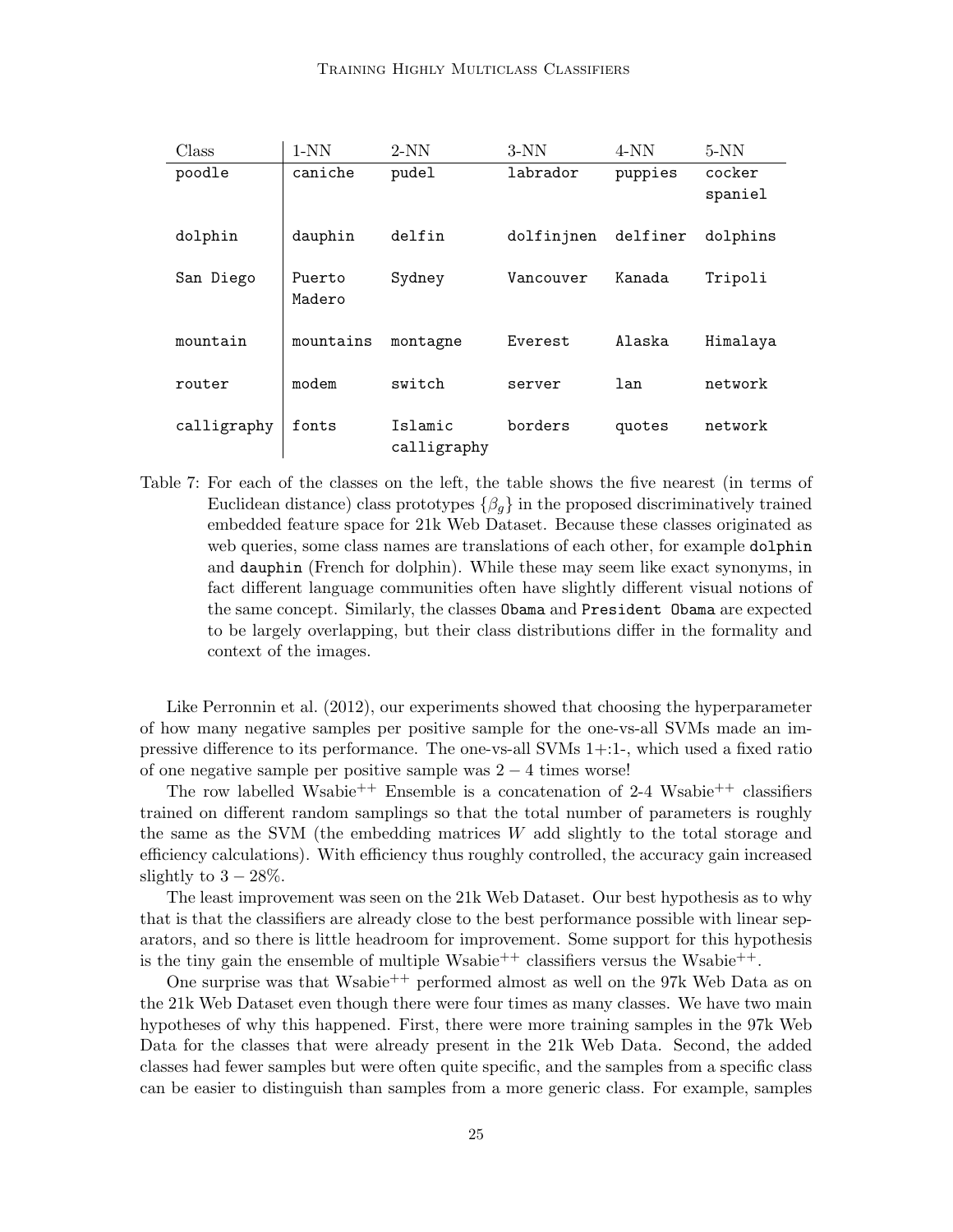from the more specific class of diamond earrings are easier to distinguish than samples from the more generic class jewelry. Likewise, samples from the class beer foam are easier to correctly classify than samples from the class beer.

|                          |         |          | 16k ImageNet 22k ImageNet 21k Web Data 97k Web Data |         |
|--------------------------|---------|----------|-----------------------------------------------------|---------|
| Nearest Means            | $4.4\%$ | $2.7\%$  | $2.6\%$                                             | $2.3\%$ |
| One-vs-all SVMs $1+$ :1- | $4.1\%$ | 3.5%     | $2.1\%$                                             | 1.6%    |
| One-vs-all SVMs          | $9.4\%$ | 8.2%     | 8.3%                                                | $6.8\%$ |
| AUC Sampling             | $4.7\%$ | $5.1\%$  | 2.8%                                                | $3.1\%$ |
| Wsabie                   | $6.5\%$ | $6.6\%$  | $4.5\%$                                             | 2.8%    |
| Wsabie Ensemble          | 8.1\%   | $7.0\%$  | $6.0\%$                                             | $3.4\%$ |
| $W\n  +$                 | 11.2%   | 10.3%    | 8.5%                                                | 8.2%    |
| $W\n  +$ Ensemble        | 11.9%   | $10.5\%$ | $8.6\%$                                             | $8.3\%$ |

Table 8: Image Classification Test Accuracy

#### 10. Discussion, Hypotheses and Key Issues

This paper focused on how highly confusable classes can distort the empirical loss used in discriminative training of multi-class classifiers. We proposed a lightweight online approach to reduce the effect of highly-confusable classes on the empirical loss, and showed that it can substantially increase performance in practice. Experimentally, we also showed that using adagrad to evolve the learning rates in the stochastic gradient descent is effective despite the nonconvexity of the loss (due to the joint learning of the linear dimensionality reduction and linear classifiers).

We argued that when there are many classes it is suboptimal to measure performance by simply counting errors, because this overemphasizes the noise of highly-confusable classes. Yet our test error is measured in the standard way: by counting how many samples were classified incorrectly. A better approach to measuring test error would be subjective judgements of error. In fact, we have verified that for the image classification problems considered in the experiments, subjects are less critical about confusions of classes they consider more confusable (e.g. confusing dolphin and porpoise), but very critical of confusions between classes they do not consider confusable (e.g. dolphin and Statue of Liberty). Thus, suppose you had two candidate classifiers, each of which made 100 errors, but one made all 100 errors between dolphin and porpoise and the other made 100 more random errors. Standard test error of summing the errors would consider these classifiers equal, but users would generally prefer the first classifier. Weston et al. (2011) provide one approach to addressing this issue with a sibling precision measure.

A related issue is that it is known that the experimental datasets used are not tagged with the complete set of correct class labels for each image. For example, in the 21k Web Data, an image of a red heart might be labelled love and red, but not happen to be labelled heart, even though that would be considered a correct label in a subjective evaluation. We hypothesize that the proposed approach of probabilistically ignoring samples with consistent confusions helps reduce the impact of such missing positive labels.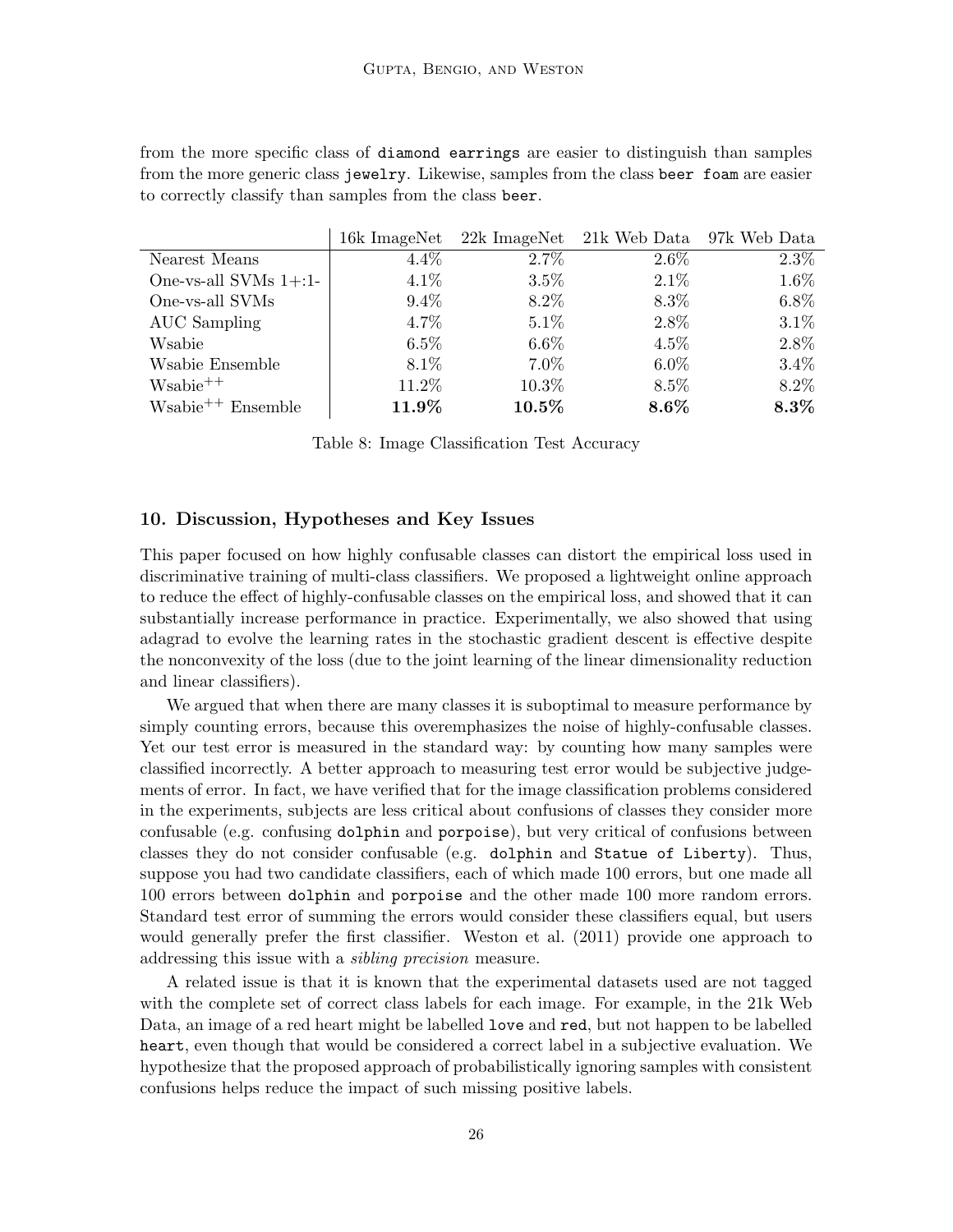|                         | Stepsize  | Margin       | Embedding<br>dimension | <b>Balance</b><br>$\beta$ | $#$ LVs |
|-------------------------|-----------|--------------|------------------------|---------------------------|---------|
| One-vs-all SVM $1+$ :1- |           |              |                        |                           |         |
| 16k ImageNet            | .01       | $\cdot$ 1    |                        |                           |         |
| 21k ImageNet            | .01       | $\cdot$ 1    |                        |                           |         |
| 21k Web Data            | $\cdot$ 1 | $\mathbf{1}$ |                        |                           |         |
| 97k Web Data            | .01       | $\cdot$ 1    |                        |                           |         |
| One-vs-all SVM          |           |              |                        |                           |         |
| 16k ImageNet            | .01       | $\cdot$ 1    |                        | 64                        |         |
| 21k ImageNet            | .01       | $\cdot$ 1    |                        | 64                        |         |
| 21k Web Data            | $\cdot$ 1 | $\mathbf{1}$ |                        | 64                        |         |
| 97k Web Data            | .01       | $\cdot$ 1    |                        | 128                       |         |
|                         |           |              |                        |                           |         |
| <b>AUC</b> Sampling     |           |              |                        |                           |         |
| 16k ImageNet            | .01       | $\cdot$ 1    |                        |                           |         |
| 21k ImageNet            | .01       | $\cdot$ 1    |                        |                           |         |
| 21k Web Data            | .001      | .01          |                        |                           |         |
| 97k Web Data            | .001      | .01          |                        |                           |         |
|                         |           |              |                        |                           |         |
| Wsabie                  |           |              |                        |                           |         |
| 16k ImageNet            | .01       | $\cdot$ 1    | 128                    |                           |         |
| 21k ImageNet            | .001      | $\cdot$ 1    | 128                    |                           |         |
| 21k Web Data            | .001      | $\cdot$ 1    | 256                    |                           |         |
| 97k Web Data            | .0001     | $\cdot$ 1    | 256                    |                           |         |
| $W\n  \n  + :$          |           |              |                        |                           |         |
| 16k ImageNet            | 10        | 10,000       | 192                    |                           | 8       |
| 21k ImageNet            | 10        | 10,000       | 192                    |                           | 8       |
| 21k Web Data            | 10        | 10,000       | 256                    |                           | 8       |
| 97k Web Data            | 10        | 10,000       | 256                    |                           | 32      |

Table 9: Classifier Parameters Chosen Using Validation Set

We built on WARP, which finds a violating class per each training sample if one exists. This strategy works much better in practice than the AUC sampling that samples one positive class and one negative class per training sample. We believe this is because WARP sampling focuses on improving the parameters of classes that are already quite good, rather than focusing on parameters for classes that are very confused. Analogously, and in agreement with results by Perronnin et al. (2012) on very different features, we saw that sampling one negative sample per positive sample for one-vs-all SVMs performed very poorly compared to sampling a validated number of negatives per positive. Inspired by these performance differences due to the choice of negative:positive ratios, we also considered validating a hyperparameter for Wsabie<sup>++</sup> that would determine how many negative classes to consider for each positive class, rather than the WARP sampling which draws negative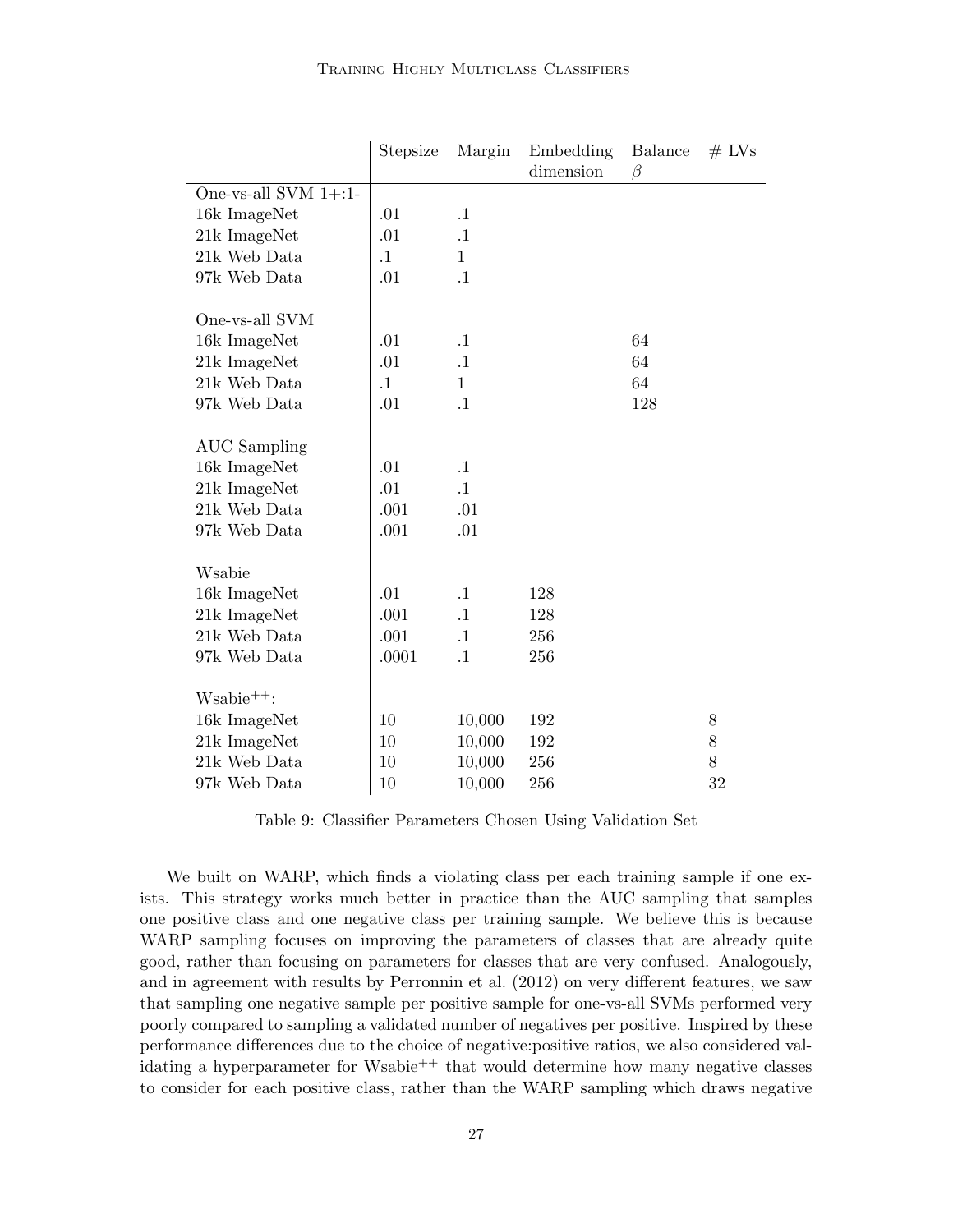classes until it finds a violator. Preliminary results showed that the validation set chose the largest parameter choice which was almost the same as the number of classes. Thus that approach required another hyperparameter but seemed to be doing exactly what WARP sampling does and appeared to offer no accuracy improvement over WARP sampling.

This research focused on accurate and efficient classification, and not on the issue of training time. With the exception of nearest means, the methods compared were implemented with stochastic gradient descent for efficient online training to deal with the large number of training samples n. As implemented, the methods took roughly equally long to train. However, parallel training of the  $G$  one-vs-all SVMs would have been roughly  $G$  times as fast. While not as naturally parallelizable, we have had some success in parallelizing the WARP sampling strategy across multiple cores and multiple machines, but the details are outside the scope of this work.

Our experiments were some of the largest image labeling experiments ever performed, and were carefully implemented and executed. But our experiments were narrow and limited in the sense that only image labeling problems were considered, and that the feature derivations were similar and all dense. The presented theory and motivation was not limited however, and we hypothesize that similar results would hold up for other applications, different features, and sparser features.

We focused in this paper only on classifiers that use linear (or Euclidean) discriminant functions because they are popular for large-scale highly multiclass problems due to their efficiency and reasonably good performance. However, for a given feature set, the best performance on large datasets such as ImageNet may well be achieved with exact k-NN (Deng et al., 2010; Weston et al., 2013b) or a more sophisticated lazy classifier (Garcia et al., 2010), or with a more flexible function class like that provided by a deep network (e.g. (Krizhevsky et al., 2012; Dean et al., 2012)) However, for many real-life large-scale problems these methods may require infeasible memory and test-time, and so linear methods are of interest at least for their efficiency, and may be used to filter candidates to a smaller set for secondary evaluation by a more flexible classifier. In addition, the last layer of a neural network is often a linear or other high-model-bias classifier, and the proposed approaches may thus be useful in training a deep network as well.

Label trees and label partitioning can be even more efficient at inference (Bengio et al., 2010; Deng et al., 2011; Weston et al., 2013a). We did not take advantage or impose a hierarchical structure on the classes, which can be a fruitful approach to efficiently implementing highly multiclass classification. Other research in large-scale classification takes advantage of the natural hierarchy of classes in real-world classification problems such as labeling images (Deng et al., 2010; Griffin and Perona, 2008; Nister and Stewenius, 2006). For example, in Web Data one class is wedding cake, which could fit into the broader class of cake, and the even broader class of food. One problem with leveraging such hierarchies may be that they are not strict trees; wedding cake also falls under the broader class of wedding, or there may be no natural hierarchy. Some of the theory and strategy of this paper should be complementary to such hierarchical approaches.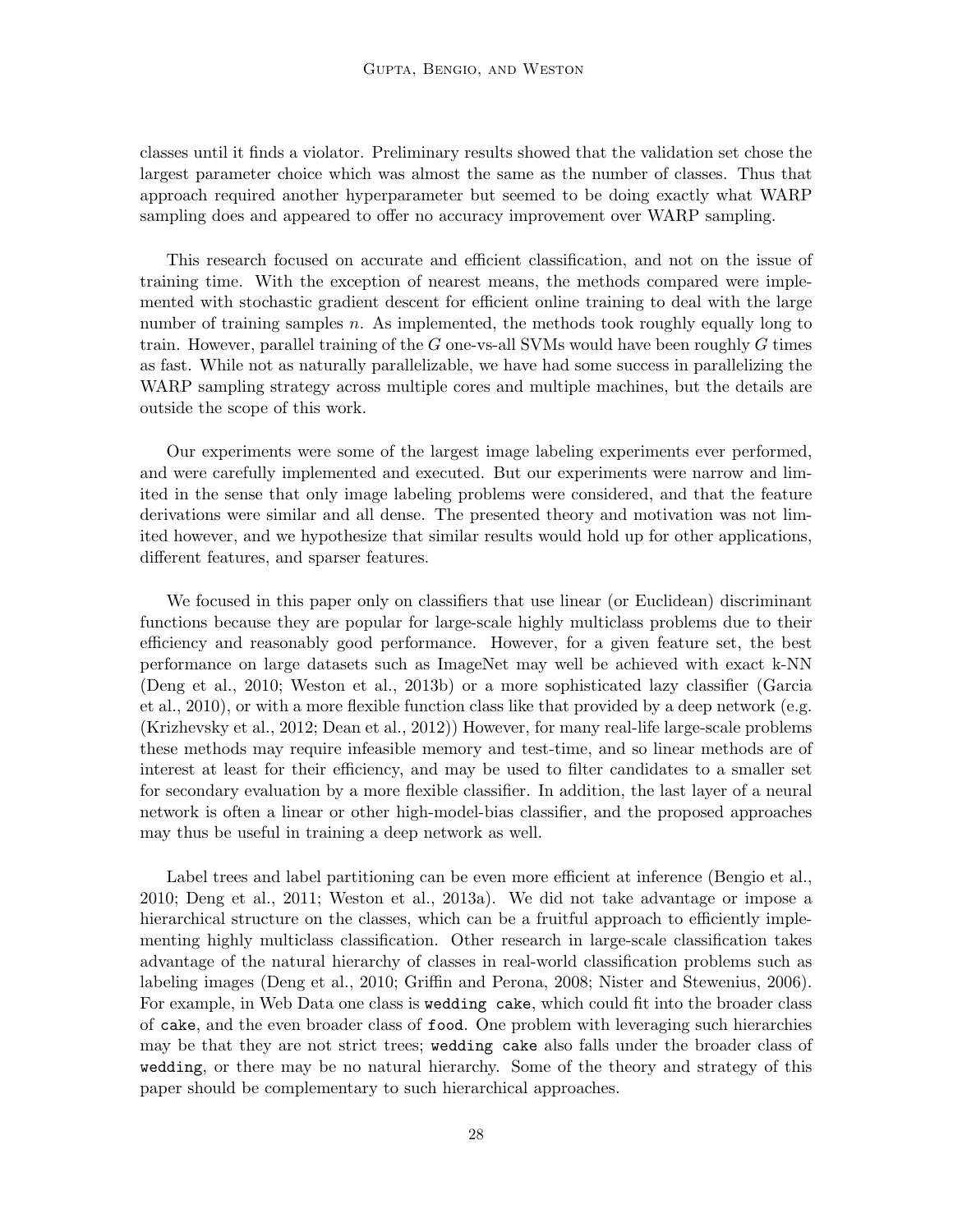# Acknowledgments

We thank Mouhamadou Cisse, Gal Chechik, Andrew Cotter, Koby Crammer, John Duchi, Bela Frigyik, and Yoram Singer for helpful discussions.

### Appendix: Proof of Proposition 1

Let  $Z_t$  be a Bernoulli random variable with parameter p that models the event that the tth sample of class  $y^+$  is classified as class h. Then for n trials the expected number of times a class  $y^+$  sample is classified as class h is  $E[\sum_t Z_t] = \sum_t E[Z_t] = nE[Z_t] = np$  the  $Z_t$  are independent and identically distributed.

Let  $O_t$  be another Bernoulli random variable such that  $O_t = 1$  if the tth sample of class  $y^+$  is counted in the loss given by (14), and  $O_t = 0$  otherwise. Note that  $O_1 = Z_1$ , and for  $t > 1, O_t = 1$  iff  $Z_t = 1$  and  $Z_{t-1} = 0$ . Thus,

$$
E[O_t] = E[Z_t = 1 \text{ and } Z_{t-1} = 0] = P(Z_t = 1, Z_{t-1} = 0) = P(Z_t = 1)P(Z_t = 0) = p(1 - p)
$$

by the independence of the Bernoulli random variables  $Z_t$  and  $Z_{t-1}$ . Then the expected number of confusions counted by (14) is  $E[\sum_t O_t] = \sum_t E[O_t]$  by linearity, which can be expanded:  $E[O_1] + \sum_{t=2}^n E[O_t] = p + (n-1)p(1-p).$ 

#### References

- E. L. Allwein, R. E. Schapire, and Y. Singer. Reducing multiclass to binary: a unifying approach for margin classifiers. Journal Machine Learning Research, 1:113–141, 2000.
- A. Barla, F. Odone, and A. Verri. Histogram intersection kernel for image classification. Intl. Conf. Image Processing (ICIP), 3:513–516, 2003.
- S. Bengio, J. Weston, and D. Grangier. Label embedding trees for large multi-class tasks. In NIPS, 2010.
- Y. Bengio. Learning deep architectures for AI. Foundations and Trends in Machine Learn $ing, 2(1):1-127, 2009.$
- Y. Bengio, J. Laouradour, R. Collobert, and J. Weston. Curriculum learning. In *ICML*, 2009.
- E. J. Bredensteiner and K. P. Bennet. Multicategory classification by support vector machines. Computational Optimization and Applications, 12:53–79, 1999.
- L. D. Brown, T. T. Cai, and A. DasGupta. Interval estimation for a binomial proportion. Statistical Science, 16(2):101–117, 2001.
- K. Crammer and Y. Singer. On the algorithmic implementation of multiclass kernel-based vector machines. Journal Machine Learning Research, 2001.
- K. Crammer and Y. Singer. On the learnability and design of output codes for multiclass problems. Machine Learning, 47(2):201–233, 2002.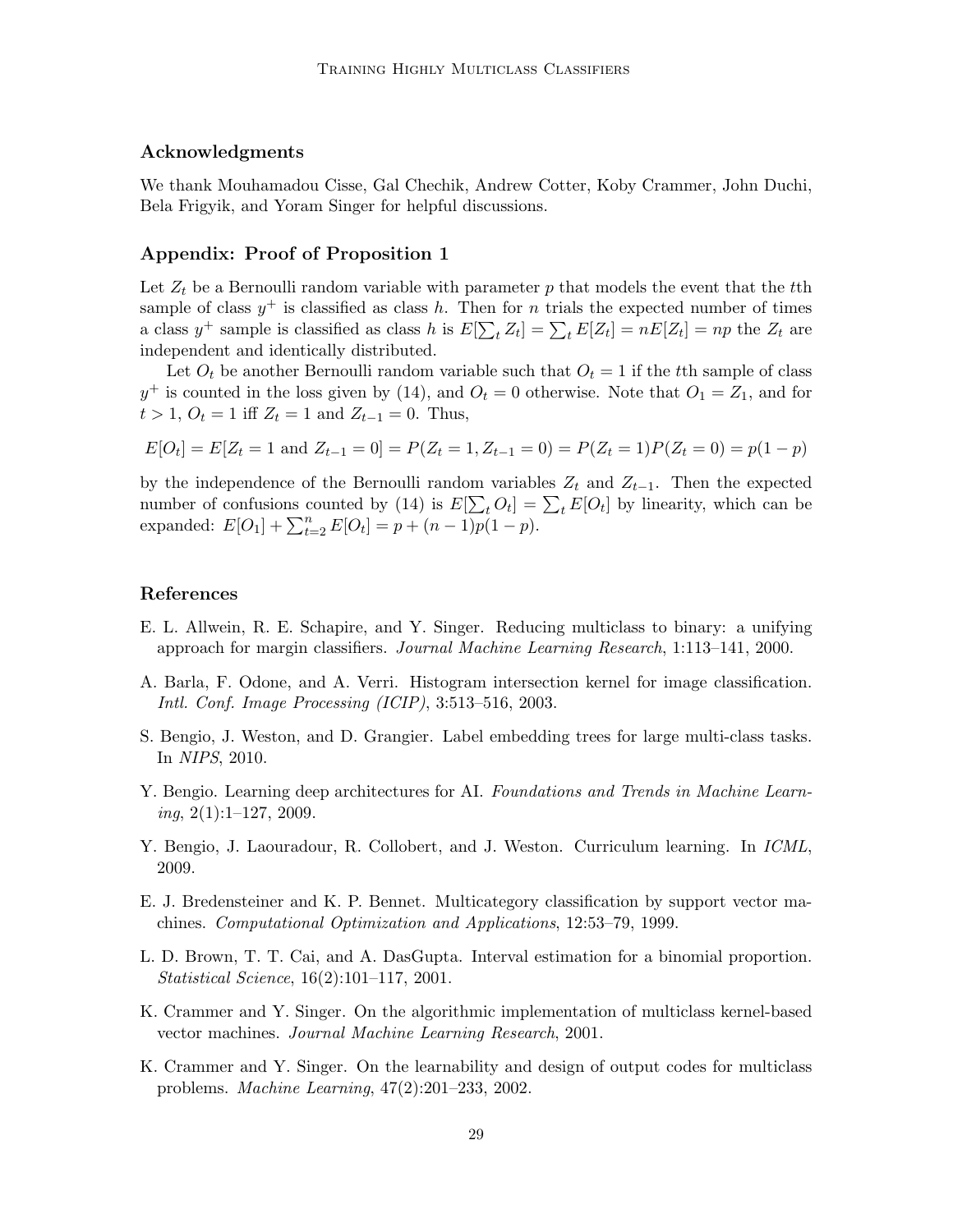- K. Crammer, O. Dekel, J. Keshet, S. Shalev-Shwartz, and Y. Singer. Online passive aggressive algorithms. Journal Machine Learning Research, 7:551–585, 2006.
- A. Daniely, S. Sabato, and S. Shalev-Shwartz. Multiclass learning approaches: A theoretical comparison with implications. In NIPS, 2012.
- J. Dean, G. S. Corrado, R. Monga, K. Chen, M. Devin, Q. V. Le, M. Z. Mao, M. Ranzato, A. Senoir, P. Tucker, K. Yang, and A. Ng. Large scale distributed deep networks. In NIPS, 2012.
- J. Deng, W. Dong, R. Socher, L.-J. Li, K. Li, and L. Fei-Fei. ImageNet: A Large-Scale Hierarchical Image Database. In IEEE Conf. Computer Vision Pattern Recognition (CVPR), 2009.
- J. Deng, A. Berg, K. Li, and L. Fei-Fei. What does classifying more than 10,000 image categories tell us? In European Conf. Computer Vision (ECCV), 2010.
- J. Deng, S. Satheesh, A. C. Berg, and L. Fei-Fei. Fast and balanced: Efficient label tree learning for large scale object recognition. In NIPS, 2011.
- T. G. Dietterich and G. Bakiri. Solving multiclass learning problems via error-correcting output codes. Journal Artificial Intelligence Research, 2:264–286, 1995.
- J. Duchi, E. Hazan, and Y. Singer. Adaptive subgradient methods for online learning and stochastic optimization. Journal Machine Learning Research, 12:2121–2159, 2011.
- D. Eck. Personal communication from Google music expert Douglas Eck. 2013.
- C. Fellbaum, editor. WordNet: An Electronic Lexical Database. MIT Press, 1998.
- E. K. Garcia, S. Feldman, M. R. Gupta, and S. Srivastava. Completely lazy learning. IEEE Trans. Knowledge and Data Engineering, 22(9):1274–1285, 2010.
- D. Grangier and S. Bengio. A discriminative kernel-based model to rank images from text queries. IEEE Trans. Pattern Analysis and Machine Intelligence, 30:1371–1384, 2008.
- K. Grauman and T. Darrell. The pyramid match kernel: Efficient learning with sets of features. Journal Machine Learning Research, 8:725–760, April 2007.
- G. Griffin and P. Perona. Learning and using taxonomies for fast visual categorization. In CVPR, 2008.
- Y. Guermeur. Combining discriminant models with new multi-class SVMs. Pattern Analysis and Applications, 5:168–179, 2002.
- P. Hall and J. S. Marron. Geometric representation of high dimension, low sample size data. J. R. Statst. Soc. B, 67(3):427–444, 2005.
- T. Hastie, R. Tibshirani, and J. Friedman. The Elements of Statistical Learning. Springer-Verlag, New York, 2001.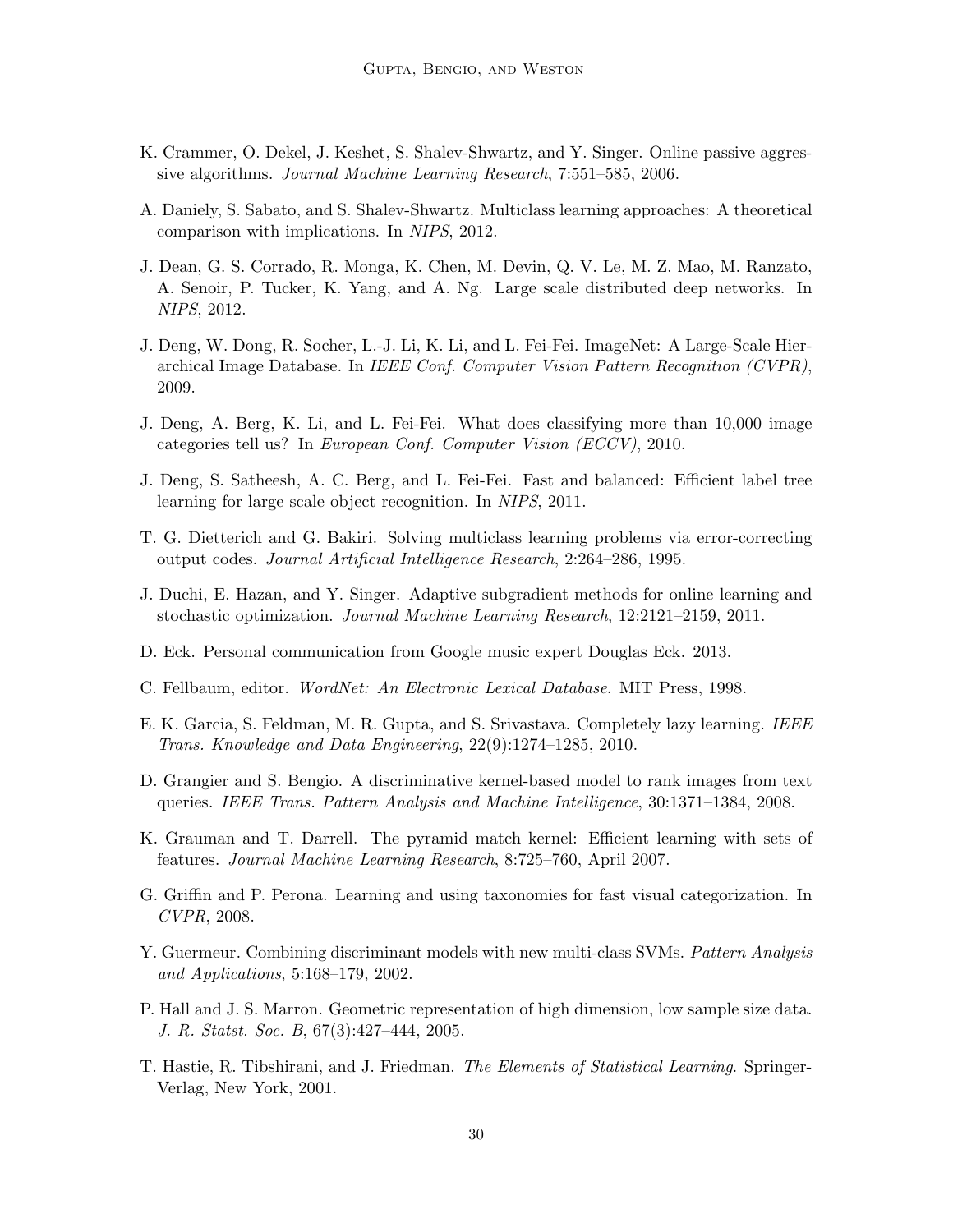- R. Herbrich, T. Graepel, and K. Obermayer. Large margin rank boundaries for ordinal regression. In Advances in Large Margin Classifiers, pages 115–132. MIT Press, 2000.
- A. Krizhevsky, I. Sutskever, and G. E. Hinton. ImageNet classification with deep convolutional neural networks. In NIPS, 2012.
- Y. Lee, Y. Lin, and G. Wahba. Multicategory support vector machines. Journal American Statistical Association, 99(465):67–81, 2004.
- T. Leung and J. Malik. Recognizing surface using three-dimensional textons. Intl. Conf. Computer Vision (ICCV), 1999.
- Y. Lin, F. Lv, S. Zhu, M. Yang, T. Cour, K. Yu, L. Cao, and T. Huang. Large-scale image classification: Fast feature extraction and SVM training. In CVPR, 2011.
- M. Mohri, A. Rostamizadeh, and A. Talwalkar. Foundations of Machine Learning. MIT Press, Cambridge, MA, 2012.
- Y. Mroueh, T. Poggio, L. Rosasco, and J-J E. Slotine. Multiclass learning with simplex coding. In NIPS, 2012.
- D. Nister and H. Stewenius. Scalable recognition with a vocabulary tree. In CVPR, 2006.
- A. Paton, N. Brummitt, R. Govaerts, K. Harman, S. Hinchcliffe, B. Allkin, and E. Lughadha. Target 1 of the global strategy for plant conservation: a working list of all known plant speciesprogress and prospects. Taxon, 57:602–611, 2008.
- F. Perronnin, Z. Akata, Z. Harchaoui, and C. Schmid. Towards good practice in large-scale learning for image classification. In CVPR, 2012.
- R. Rifkin and A. Klatau. In defense of one-vs-all classification. Journal Machine Learning Research, 5:101–141, 2004.
- J. Sanchez and F. Perronnin. High-dimensional signature compression for large-scale image classification. In CVPR, 2011.
- B. Schoelkopf, A. J. Smola, and K. R. Müller. Kernel principal component analysis. Advances in kernel methods: support vector learning, pages 327–352, 1999.
- O. Shamir and O. Dekel. Multiclass-multilabel classication with more classes than examples. In Proc. AISTATS, 2010.
- A. Statnikov, C. F. Aliferis, I. Tsamardinos, D. Hardin, and S. Levy. A comprehensive evaluation of multicategory classification methods for microarray gene expression cancer diagnosis. Bioinformatics, 21(5):631–643, 2005.
- A. Tewari and P. L. Bartlett. On the consistency of multiclass classification methods. Journal Machine Learning Research, 2007.
- N. Usunier, D. Buffoni, and P. Gallinari. Ranking with ordered weighted pairwise classification. In ICML, 2009.